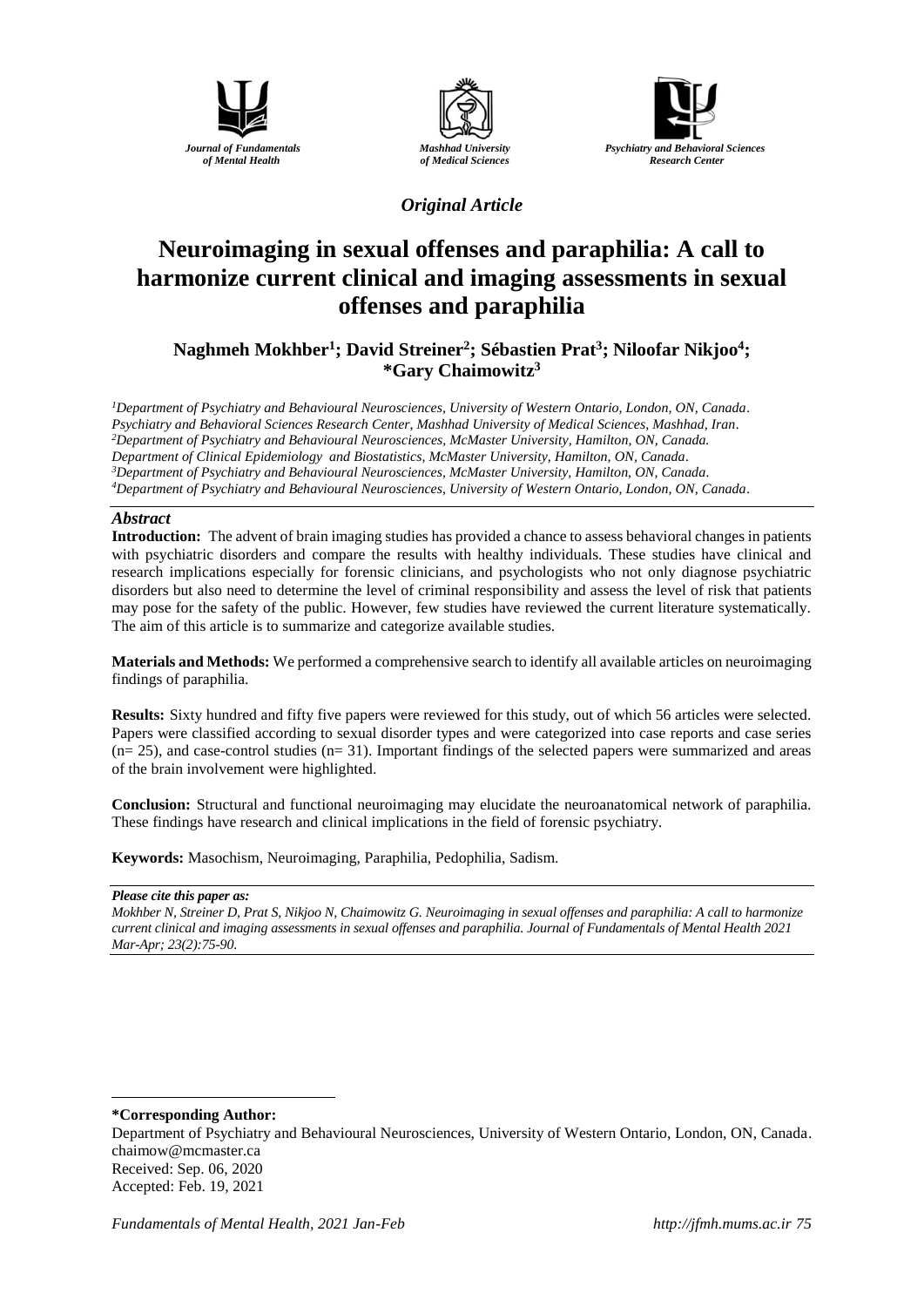## **Introduction**

The advent of structural and functional neuroimaging has provided a great opportunity to study normal physiology and pathophysiology of neurobehavioral changes, such as changes in sexual activity (1). Logically, sexual arousal may originate through central process[es](https://www.wizdom.ai/cite-in-google-docs/cid%3Df207539961c715c) (2) via different neural pathways (3[\).](https://www.wizdom.ai/cite-in-google-docs/cid%3Df20753a1164e069)

Although it was first believed that limited parts of the brain, such as the orbitofrontal cortex, claustrum, anterior cingulate cortex, caudate, putamen, and the hypothalamus are responsible for sexual arousal (4,5), it was later shown that psychological and physiological aspects of sexual arousal need activation from a significant widespread network of neurons in a neurophenomenological model (6[\).](https://www.wizdom.ai/cite-in-google-docs/cid%3Df20753a0ec1bc79)

While putamen and claustrum are often activated during sexual arousal, the temporal and parietal cortices are deactivated (7[\).](https://www.wizdom.ai/cite-in-google-docs/cid%3Df20f44e58729ae0) The temporal and parietal cortices also have a significant impact on the cognitive and motivational excitatory components of sexual arousal (6[\).](https://www.wizdom.ai/cite-in-google-docs/cid%3Df20753a0ec1bc79)

Patients with a range of brain lesions may present or develop sexual disorders needing further forensic assessments. These are often very challenging cases, and it can be difficult even for forensic psychiatrists to determine their level of criminal responsibili[ty. D](https://www.wizdom.ai/cite-in-google-docs/cid%3Df2083f0e2545d60)espite the devastating psychosocial effects of sexual offenses on victims and societies, relevant neurobiological studies on sexual offenders are still scant, and their results vary significantly due to extremely different methodological designs (Tables 1-4).

This article provides an overview of the structural and functional neuroimaging findings of sexual offenders and patients with paraphilia.

## **Materials and Methods**

Using PubMed (1946 to November 2019), Scopus (1966 to November 2019), EMBASE (1947 to November 2019), Web of Science (1900 to November 2019), PsycINFO (1967 to November 2019), and the Cochrane Database of Systematic Reviews, a comprehensive literature search was performed in order to identify all available articles on neuroimaging findings of sexual offenders. There were no language or publication restrictions for the studies' inclusion. Keywords included paraphilia, pedophilia, sadism, masochism,

sadomasochism, frotteurism, voyeurism, exhibitionism, fetishism, sexual deviation, sexual offenses, sexual abuse, sexual harassment, sexual offender, sexual abuse, rape, sexual crime, criminals, and magnetic resonance imaging, magnetic resonance spectroscopy, functional neuroimaging, functional magnetic resonance imaging, tomography x-ray computed, nuclear medicine, single-photon emission computed tomography, and positron-emission tomography. In addition, a hand search was performed based on the references that were cited in previous review articles and meta-analyses. After deleting duplicates, we imported all references into the Covidence platform. Two independent authors reviewed all studies, starting with the title and abstract screening.

After a full-text review, studies reporting any sexual offense in subjects with or without paraphilia, reviewing paraphilia in those with or without a history of sexual crimes, were selected for this review. Other inclusion criteria include full-length reports; subjects with paraphilia underwent neuroimaging evaluations. An independent senior psychiatrist resolved any disagreement regarding the selection of studies. Selected studies were classified into two major groups: case reports/series and case-control studies.

## **Results**

 After a comprehensive search and review (Fig. 1), 56 articles were found, including 25 case reports and case series and 31 case-control studies.

Important information regarding subjects' clinical manifestations of paraphilia, methods of evaluation, diagnostic criteria, the localization of a lesion, and associated neuropsychiatric symptoms were extracted. Table 1 summarizes case reports in sexual offenders and paraphilia, assessing a range of neuroimaging structural and functional techniques. Studies using structural (i.e., brain Computerized Tomography (CT) and Magnetic Resonance Imaging (MRI)) and functional imaging (i.e., functional MRI, Positron Emission Tomography (PET) with a casecontrol design are summarized in Table 2  $(n= 11)$  and Table 3  $(n= 16)$ . Data regarding serial killers and patients with sadism were limited to a few studies (Table 4).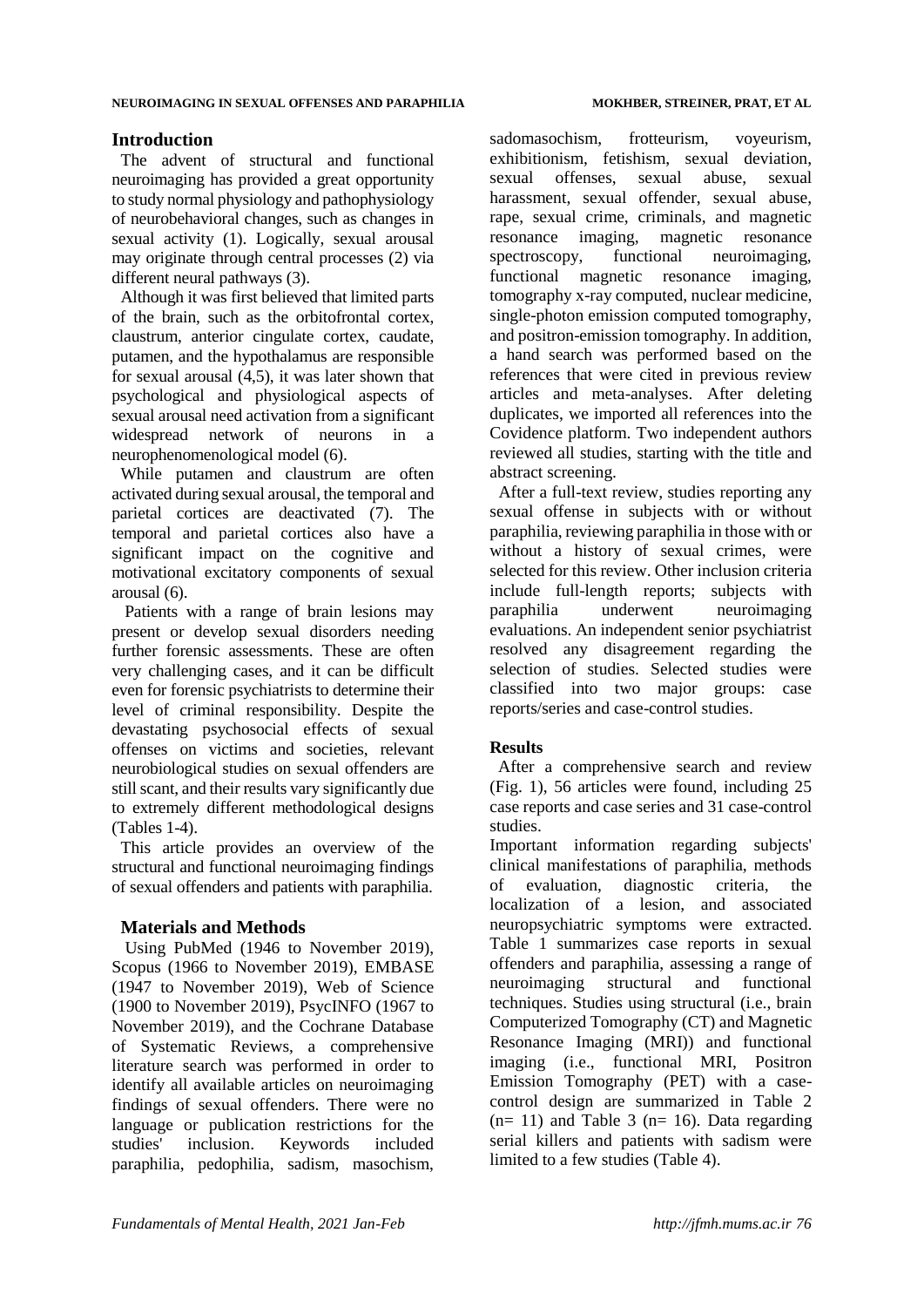

**Figure 1.** Neuroimaging in paraphilia: Systematic Flowchart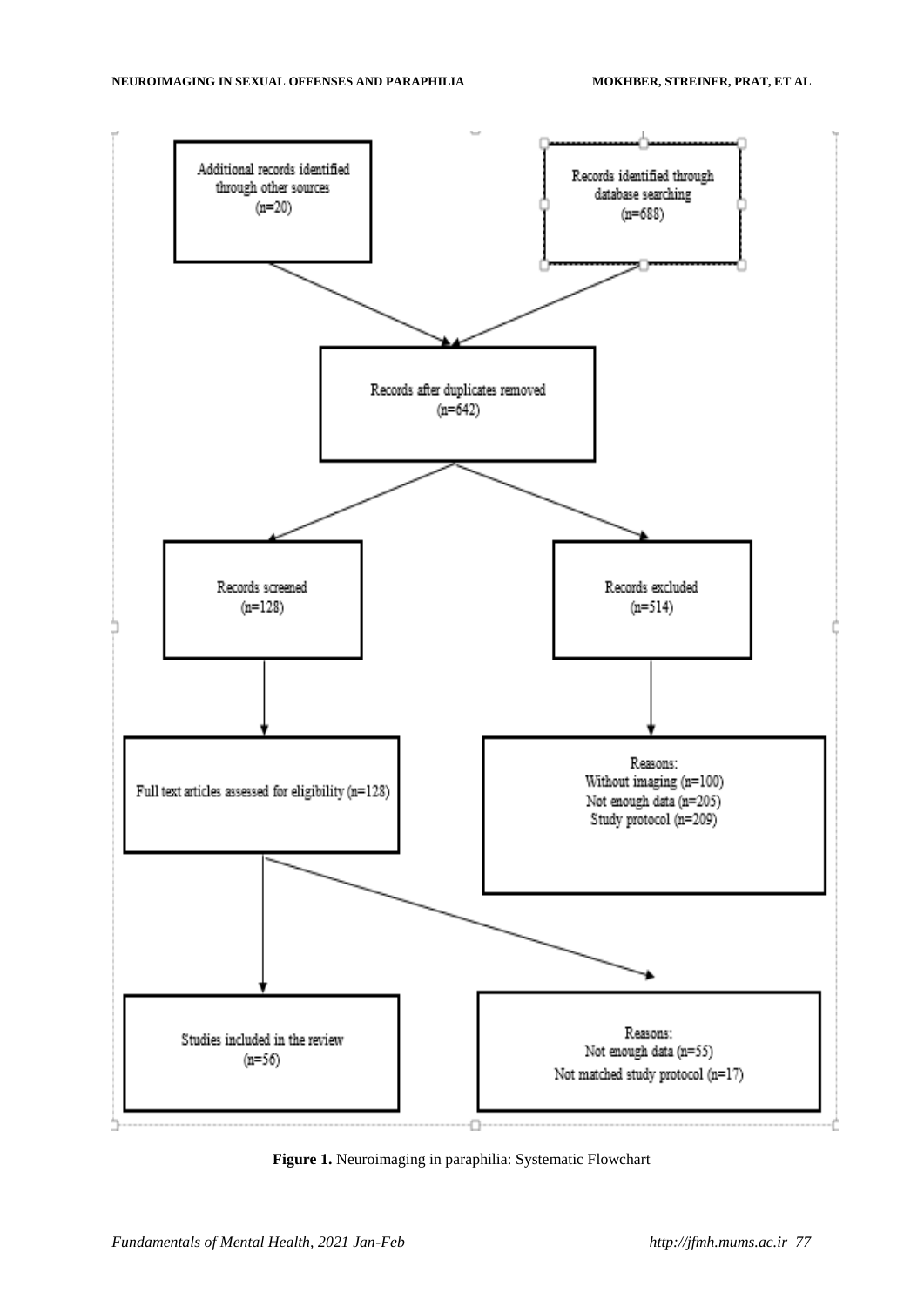## **Table 1.** Neuroimaging in paraphilia: A summary of case reports with anatomical localization

| <b>Studies/authors</b>                                    | <b>Sexual history and</b><br>diagnosis/Neuropsychiatric symptoms                                                                                                                                                                                                                                                                                                                                                                                                                                                                                                                                                   | <b>Lesion/findings</b>                                                                                                                                                                                                                                                                                                                                                                                                 | <b>Evaluation</b>                   |
|-----------------------------------------------------------|--------------------------------------------------------------------------------------------------------------------------------------------------------------------------------------------------------------------------------------------------------------------------------------------------------------------------------------------------------------------------------------------------------------------------------------------------------------------------------------------------------------------------------------------------------------------------------------------------------------------|------------------------------------------------------------------------------------------------------------------------------------------------------------------------------------------------------------------------------------------------------------------------------------------------------------------------------------------------------------------------------------------------------------------------|-------------------------------------|
| (Hooshmand and Brawley, 1969)                             | 2 cases with exhibitionism.                                                                                                                                                                                                                                                                                                                                                                                                                                                                                                                                                                                        | Temporal lobe seizures: Abnormal calcification<br>in the sylvian region.                                                                                                                                                                                                                                                                                                                                               | Skull X-ray and<br>angiogram        |
| (Lesniak et al., 1972)                                    | A previously healthy man with a gradual<br>development of a range of paraphilia, including<br>harlotry, incestuous intercourse with his under-<br>age daughter, sodomy, hetero/homosexual<br>pedophilia, masochism with some symptoms of<br>sadism, coprolalia, exhibitionism, pedophilia<br>and exhibitionism. Neuropsychiatric<br>Symptoms: decreased intelligence.                                                                                                                                                                                                                                              | Brain tumour: benign glioma or meningioma in<br>the basal paracentral part of the right forehead<br>lobe.                                                                                                                                                                                                                                                                                                              | Pneumoencephalogr<br>aphy           |
| (M. F. Mendez et al., 2000)                               | 2 patients with late-life homosexual pedophilia.<br>Both were professional men with recent<br>increases in sexual behavior.                                                                                                                                                                                                                                                                                                                                                                                                                                                                                        | Frontotemporal dementia: hippocampal sclerosis,<br>and prominent right temporal lobe<br>hypometabolism in 18-fluorodeoxyglucose PET.                                                                                                                                                                                                                                                                                   | <b>PET</b>                          |
| (Dreßing et al., 2001)                                    | A 33-year-old homosexual<br>pedophilic sex offender;<br>Two cases of teleiophilia attracted to women.                                                                                                                                                                                                                                                                                                                                                                                                                                                                                                              | A significant activation of the right orbitofrontal<br>cortex, left fusiform gyrus, visual cortex,<br>brainstem, right anterior cingulate cortex. The left<br>fusiform gyrus was stronger recruited during<br>pictures of boys in bathing suits in pedophilic<br>patient than during photographs of women in<br>controls. Stronger recruitment of medial temporal<br>and left frontal in controls but not in patients. | fMRI                                |
| (de Assis Aquino Gondim and<br>Thomas, 2001)              | A case of multiple sclerosis with episodes of<br>greatly increased libido.                                                                                                                                                                                                                                                                                                                                                                                                                                                                                                                                         | Frontal lobe dysfunction in imaging and<br>neuropsychological studies.                                                                                                                                                                                                                                                                                                                                                 | <b>MRI</b>                          |
| (Frohman, Frohman, and<br>Moreault, 2002)                 | Acquired sexual paraphilia in patient with<br>multiple sclerosis with an obsessive and<br>insatiable desire to touch women's breasts.                                                                                                                                                                                                                                                                                                                                                                                                                                                                              | Multiple sclerosis:<br>Active plaques in right sides of the hypothalamus<br>and mesencephalon and extending into the right<br>sides of the red nucleus, substantianigra, and<br>internal capsule.                                                                                                                                                                                                                      | MRI                                 |
| (Burns and Swerdlow, 2003)                                | Acquired pedophilia in a 40- year-old right-<br>handed male with impulsive sexual behavior<br>and pedophilia.<br>Neuropsychiatric Symptoms: constructional<br>apraxia, agraphia, suicidal ideation, headache,<br>delayed recall, imbalance, and unconcerned<br>about urinating on himself.                                                                                                                                                                                                                                                                                                                         | Brain tumor: Right obito frontal<br>hemangiopericytoma.                                                                                                                                                                                                                                                                                                                                                                | <b>MRI</b>                          |
| (Nedopil et al., 2008)                                    | A 47-year-old serial killer with sadism.                                                                                                                                                                                                                                                                                                                                                                                                                                                                                                                                                                           | Gliotic scars in the frontal lobe and right<br>hippocampus.                                                                                                                                                                                                                                                                                                                                                            | <b>MRI</b>                          |
| (Husted et al., 2008)                                     | A late teenage male with history of kidnapping<br>and rape of a young woman. Neuropsychiatric<br>Symptoms: delay in developmental milestones<br>(speech and language and low IQ), possible<br>diagnoses of attention-deficit hyperactivity<br>disorder with bad response to methylphenidate,<br>oppositional defiant disorder, conduct disorder,<br>various depressive mood disorders, and<br>antisocial personality disorders; partial complex<br>and absence seizures, treated with<br>carbamazepine. Emotionally abused by<br>alcoholic father, a history of closed head injury,<br>cocaine, and alcohol abuse. | Atrophy of the left medial temporal lobe; more<br>activation of frontal regions in ventromedial and<br>ventrolateral for labeling than for matching and<br>amygdala activation.                                                                                                                                                                                                                                        | Structural and<br>functional MRI    |
| (Appelbaum, 2009)                                         | A rapist.                                                                                                                                                                                                                                                                                                                                                                                                                                                                                                                                                                                                          | Decreased function in the frontal lobe.                                                                                                                                                                                                                                                                                                                                                                                | PET                                 |
| (Gabison-Hermann, Pelletier,<br>Taleb, and Bouleau, 2009) | A 37-year-old man, with temporal epilepsy,<br>transient, atypical psychiatric states, including<br>hypersexuality with qualitative changes in sex<br>drive, obscene behavior, exhibitionism,<br>masturbation and modified sexual orientation.<br>Neuropsychiatric Symptoms: Blunted affect,<br>inability to recognize significant people (visual<br>agnosia).                                                                                                                                                                                                                                                      | Temporal lobe seizures: MRI was normal and<br>interictal<br>SPECT showed decreased cerebral perfusion in<br>both temporal lobes                                                                                                                                                                                                                                                                                        | <b>MRI/SPECT</b>                    |
| (Boris Schiffer, Gizewski, and<br>Kruger, 2009)           | A 38-year-old exclusive type (female children)<br>pedophilic, treated with Leuopride acetate.                                                                                                                                                                                                                                                                                                                                                                                                                                                                                                                      | Reduced neuronal responsiveness to visual sexual<br>stimuli                                                                                                                                                                                                                                                                                                                                                            | fMRI/ with visual<br>sexual stimuli |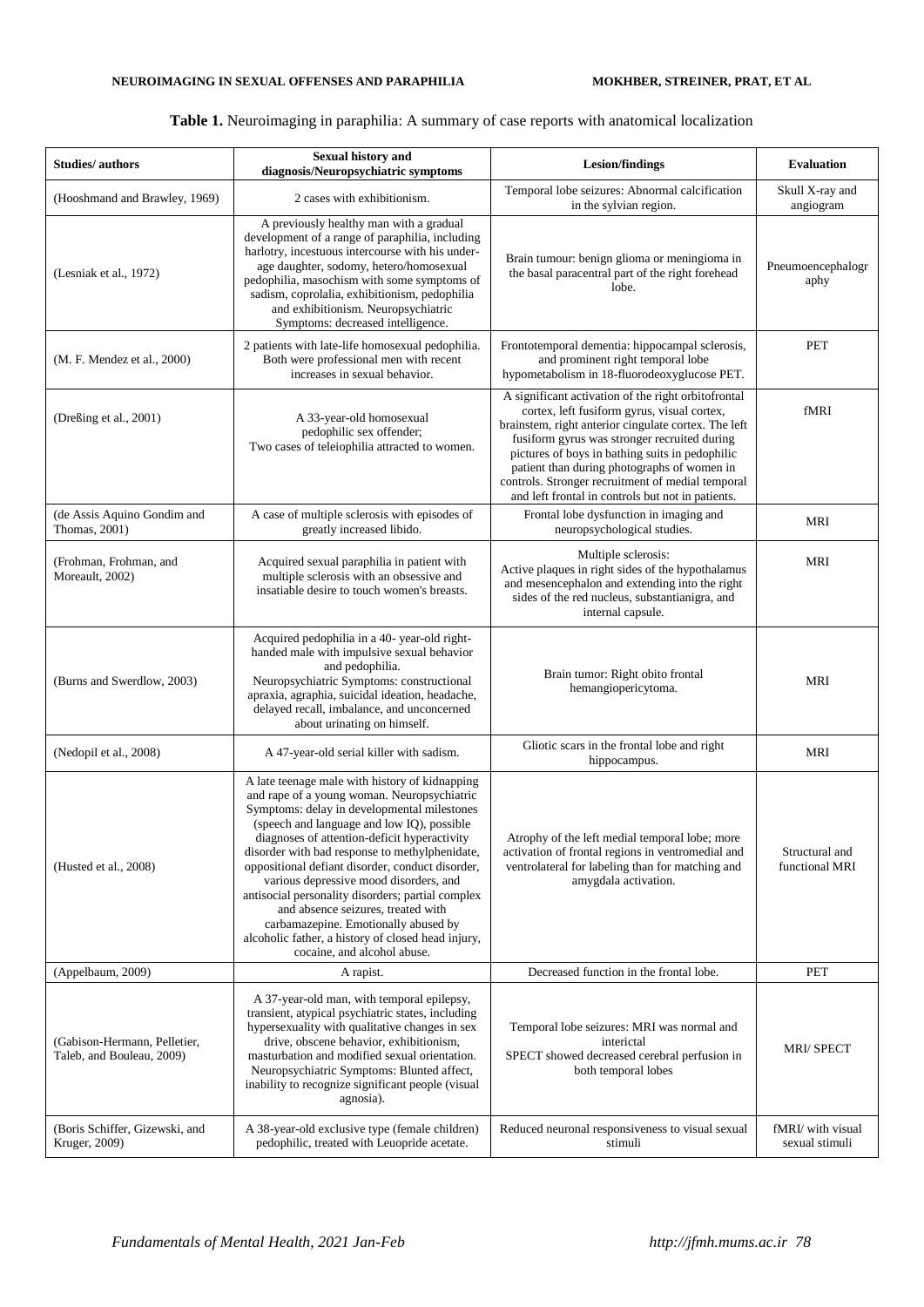| (Bianchi-Demicheli, Rollini,<br>Lovblad, and Ortigue, 2010) | Progressive sexual deviant behavior after a head<br>trauma, the patient felt sexually aroused by<br>seeing sleeping women as well as from taking<br>care of their hands and nails while they were<br>asleep.<br>Neuropsychiatric Symptoms: dysexecutive<br>syndrome, parietal-related bodily self-image<br>disorder. | Fronto-parietal traumatic brain injury                                                                                                                  | <b>MRI</b>                         |
|-------------------------------------------------------------|----------------------------------------------------------------------------------------------------------------------------------------------------------------------------------------------------------------------------------------------------------------------------------------------------------------------|---------------------------------------------------------------------------------------------------------------------------------------------------------|------------------------------------|
| (Müller, 2011)                                              | A 16-year-old boy murderer with an autistic<br>disorder and sadomasochism.<br>Neuropsychiatric Symptoms: fearless, socially<br>disruptive, impulsive- aggressive, as well as<br>obsessive-compulsive, unable to learn from<br>negative experiences, retarded in motor and<br>mental development.                     | Hypointensities in amygdala-hippocampal<br>complex bilaterally medial to both<br>cornuainferiores corresponding to an amygdalo-<br>hippocampalatrophy.  | <b>MRI</b>                         |
| (Habermeyer et al., 2012)                                   | A 43-year old male homosexual hedophilic,<br>treated with<br>Leuopride acetate.                                                                                                                                                                                                                                      | A pretreatment activation of the right amygdala<br>and adjacent parahippocampal gyrus decreased<br>significantly with leuprolide acetate.               | fMRI                               |
| (Moulier et al., 2011)                                      | A 46-year-old pedophilic patient only attracted<br>to boys, treated with Leuprolide acetate.                                                                                                                                                                                                                         | Pretreatment activations vanished in patients.                                                                                                          | fMRI with visual<br>sexual stimuli |
| (Othman et al., 2014)                                       | A 65-year-old man with inappropriate sexual<br>behavior and zoophilia.                                                                                                                                                                                                                                               | Frontotemporal dementia                                                                                                                                 | CT, brain MRI                      |
| (Masuda et al., 2014)                                       | A 24-year-old male with fetishism since age 11.                                                                                                                                                                                                                                                                      | Bilateral decrease in of CBF in temporal and<br>occipital<br>lobe                                                                                       | <b>SPECT</b>                       |
| (Kolta and Rossi, 2018)                                     | 18-year-old Caucasian male with a history of<br>ASD, having suicidal thoughts after<br>experiencing sexual fantasies; e.g. being<br>aroused by anthropomorphic animal characters,<br>violent sexual fantasy (sex with a girl and cut<br>her head off).                                                               | Encephalomalacia on the axial section located in<br>the right frontal lobe                                                                              | CT without contrast                |
| (Zheng, Lin, Ye, and Shi, 2017)                             | 11-year-old boy (known case of X-linked<br>adrenoleukodystrophy) with exhibitionism,<br>progressive neurobehavioral symptoms, and<br>reluctance to communicate and eat.                                                                                                                                              | Altered signal intensities in bilateral frontal white<br>matter, basal ganglia, and dorsal thalami, and a<br>peripheral rim of contrast<br>Enhancement. | <b>MRI</b>                         |

**Abbreviations (in alphabetical order):** ASD: Autism spectrum disorder; fMRI: Functional Magnetic resonance imaging; MRI: Magnetic resonance imaging; PE:pneumoencephalography; PET: positron emission tomography; SPECT: single-photon emission computed tomography.

## **Table 2.** Neuroimaging in paraphilia: A summary of case-control studies of pedophilia with structural imaging

| Study/                                 | Population                                       |                                              | <b>Diagnoses</b>        | <b>Setting</b>  |             | Age                      |                                           | <b>Education</b>  |                          | 10                                                       |                          | Evaluatio    | <b>Results</b>                                                                                                                                     |
|----------------------------------------|--------------------------------------------------|----------------------------------------------|-------------------------|-----------------|-------------|--------------------------|-------------------------------------------|-------------------|--------------------------|----------------------------------------------------------|--------------------------|--------------|----------------------------------------------------------------------------------------------------------------------------------------------------|
| Author                                 | Case                                             | Control                                      |                         | Case            | Con<br>trol | Case                     | Contr<br>ol                               | Case              | Contr<br>ol              | Case                                                     | Control                  | n            |                                                                                                                                                    |
| (Hucker<br>et al.<br>1986)             | 12 HS, 11<br>HOS, and 6<br>BS male<br>pedophiles | $12$ non-<br>violent<br>non-sex<br>offenders | SI                      | OC              | <b>OC</b>   | 38.97±<br>13.91          | 25.39<br>$\pm$<br>8.59<br>(Sig)           | $11.3+$<br>3.07   | 12.15<br>$\pm$<br>1.57   | 97.33                                                    | 107.14<br>(Sig)          | <b>CT</b>    | Left temporo-<br>parietal<br>pathology in<br>pedophilia.                                                                                           |
| (Langevin<br>et al.<br>1989)           | 84<br>pedophilia                                 | 32<br>property<br>offenders                  | Registered<br>data base | $\sim$          | $\sim$      | $\overline{\phantom{a}}$ |                                           |                   | $\overline{\phantom{a}}$ | <b>HOS</b><br>$=93.9$<br>$1BS=1$<br>04.88<br>$HS = 9.39$ | 107.0<br>6<br>(Sig)      | <b>CT</b>    | No significant<br>difference.                                                                                                                      |
| (Schiltz et<br>al., 2007)              | 15 male<br>pedophilia                            | <b>NHC:15</b><br>matched                     | DSM-<br>IV-R            | <b>HSF</b><br>H | CO<br>M     | 40 <sub>±</sub><br>8.9   | $37.3+$<br>6.5                            | $12.4 +$<br>1.5   | $14.3 +$<br>3.5          | 97 <sub>±</sub><br>14.5                                  | $110\pm$<br>12           | <b>MRI</b>   | Subtle defects<br>of the right<br>amygdala in<br>pedophilia.                                                                                       |
| (Boris<br>Schiffer<br>et al.,<br>2007) | 18 male non-<br>exclusive<br>Pedophila           | <b>NHC: 24</b><br>matched<br>HS              | DSM-IV                  | <b>HSF</b><br>H | CO<br>M     | $37.67 \pm 7.9$<br>9     | 33.63<br>±7.07                            | $10.8 + 1.$<br>96 | 13.38<br>±2.88(<br>Sig)  | $101.8 + 8.21$                                           | $110.1 \pm 8.5$<br>(Sig) | MRI/1.5<br>T | Frontostriatal<br>system and<br>cerebellum<br>involvement in<br>pedophilia.                                                                        |
| (Cantor et<br>al., 2008)               | 65 Pedophilia                                    | 62 Non<br>sexual<br>Offender                 | SI                      | CAM<br>H        | <b>FPO</b>  | $36.4 \pm 1$<br>3.5      | 36.9 <sub>±</sub><br>9.<br>$\overline{4}$ | $12.2 +$<br>3     | 12.1<br>$\pm 2.8$        | 96.2<br>$\pm 15.3$                                       | 96.3<br>±11.5            | MRI/1.5<br>T | Significant<br>negative<br>associations<br>between<br>pedophilia and<br>white matter<br>volumes of<br>bilateral<br>Temporal and<br>parietal lobes. |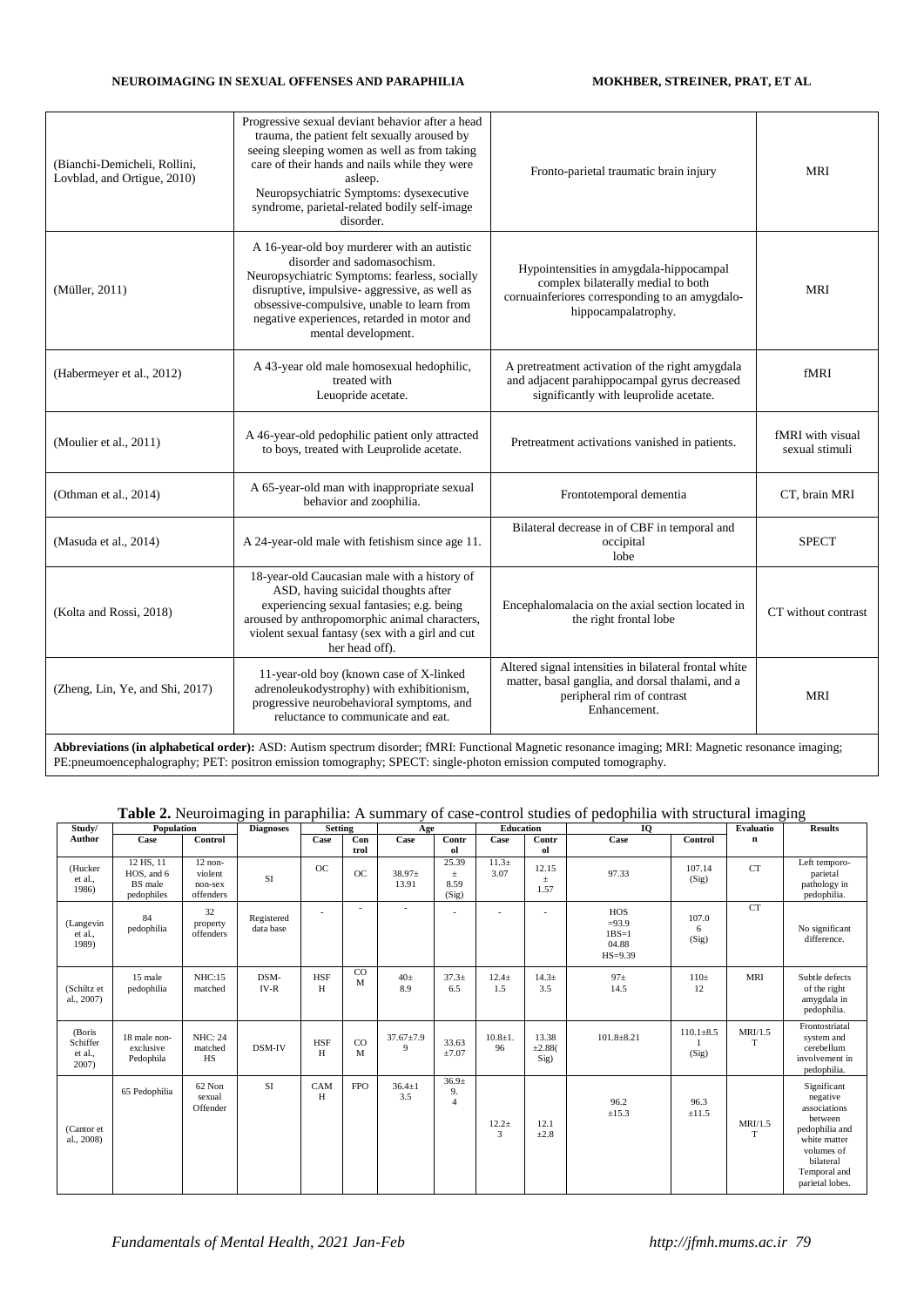| (Cantor &<br>Blanchard<br>, 2012)   | 19<br>Pedophilia,<br>sexual<br>orientation<br>and exclusive<br>type unknown                                              | 49<br>Hebephile<br>s, and 47<br>Teleiophil<br>es   | SI                           | OC          | <b>OC</b>        | $36.88 \pm$<br>11.82<br>(ALL)                                         | 36.88<br>$\pm$<br>11.82<br>(ALL) | $12.05 + 2$<br>.95 | 12.05<br>± 2.95 | NA                                             | <b>NA</b>       | MRI/1.5<br>$\mathbf T$                            | More similar<br>findings between<br>hebephiles and<br>pedophilia than<br>that of<br>teleiophilia.                                                                                                                 |
|-------------------------------------|--------------------------------------------------------------------------------------------------------------------------|----------------------------------------------------|------------------------------|-------------|------------------|-----------------------------------------------------------------------|----------------------------------|--------------------|-----------------|------------------------------------------------|-----------------|---------------------------------------------------|-------------------------------------------------------------------------------------------------------------------------------------------------------------------------------------------------------------------|
| (Poeppl et<br>al., 2013)            | 9 pedophilia                                                                                                             | 11 Non<br>sexual<br>offenders                      | DSM-IV<br>TR, ICD 10         | <b>HSFH</b> | <b>HSF</b><br>H  | $45 + 8$<br>(Sig)                                                     | $29 + 6$                         | <b>NA</b>          | NA              | $92 + 18$                                      | $100 \pm 19$    | MRI/<br>1.5T                                      | Right<br>amygdala, and<br>gray matter<br>decreased in the<br>left dorsolateral<br>prefrontal cortex<br>and insular cortex<br>in pedophilia.                                                                       |
| (Gerwinn<br>et al.,<br>2015)        | 9 pedophilia,<br>exclusive<br>type, attracted<br>to men                                                                  | 11 Non<br>sexual<br>offenders                      | DSM-IV<br>TR                 | <b>HSFH</b> | <b>HSF</b><br>H  | $45 + 8$<br>(Sig)                                                     | $29 \pm 6$                       | <b>NA</b>          | <b>NA</b>       | $92 + 18$                                      | $100 \pm 19$    | $T1-$<br>weighted<br>and<br>diffusion<br>MRI / 3t | No significant<br>difference<br>between white<br>matter and gray<br>matter in<br>pedophiles and<br>teleiophiles.                                                                                                  |
| (Fonteille<br>et al.,<br>2019)      | 15 male<br>pedophilia                                                                                                    | <b>NHC: 15</b><br>matched<br>HS, and<br><b>HOS</b> | DSM-IV-<br>TR, ICD-10        | OC          | OC               | $42.0+$<br>12.6                                                       | $41.2 +$<br>16.2                 | $16.6 +$<br>5.5    | $14.9 +$<br>4.1 | $\geq 70$                                      | $\geq 70$       | MRI/1.5<br>T. and<br>PET with<br><b>VSS</b>       | The role of right<br>inferior temporal<br>gyrus in<br>mediating sexual<br>arousal of<br>pedophilic cases.                                                                                                         |
| (Lett et<br>al., 2018)              | 73 male<br>pedophilia<br>with CSO,<br>and 77 male<br>pedophilia<br>without CSO                                           | 133<br>teleiophil<br>es                            | DSM-IV-<br>TR/ICD-<br>10/SI  | <b>COM</b>  | CO<br>M          | $39.8 +$<br>9.0<br>$(P + CSO)$<br>and<br>$34.2+$<br>9.4<br>$(P-CSO)$  | $33.6+$<br>10.2                  | <b>NA</b>          | NA              | NA                                             | <b>NA</b>       | MRI/T1-<br>weighted                               | Reduced cortical<br>thickness-surface<br>area, and white<br>matter fractional<br>anisotropy in<br>child sexual<br>offenders as<br>compared to<br>pedophilic<br>without offense.                                   |
| (B.<br>Schiffer<br>et al.,<br>2017) | 58 male<br>pedophilia<br>with CSO.<br>and 60 male<br>pedophilia<br>without CSO<br>Abbreviations (in alphabetical order): | NHC:<br>101 male                                   | DSM-IV-<br><b>TR, ICD-10</b> | COM         | $_{\rm CO}$<br>M | $40.1 +$<br>9.1<br>$(P + CSO)$<br>and<br>$34.4 +$<br>9.2<br>$(P-CSO)$ | $33.8+$<br>10.5                  | NA                 | <b>NA</b>       | 39.8±9.8 (P+CSO) and<br>44.2 $\pm$ 9.1 (P-CSO) | $43.0 \pm 10.7$ | MRI/T1-<br>weighted                               | A significant<br>association<br>between a lower<br>grey matter<br>volume in the<br>dorsomedial<br>prefrontal or<br>anterior cingulate<br>cortex and a<br>higher risk of re-<br>offending in<br>CSO <sub>s</sub> . |

Abbreviations (in alphabetical order):

Age: years (Mean ± SD); ALL: All cases and controls; BS: Bisexual; CAMH: Centre for Addiction and Mental Health; COM: Community; CSO: Child Sexual Offence; CT: Computerized tomography; E:ducation: years (Mean ± SD); FPO: Federal probation offices; HOS: Homosexual; HS: Heterosexual; HSFH: high security forensic hospital; MRI: Magnetic resonance imaging; NHC: Normal healthy control; OC: Outpatient Clinic; SI: Structural Interview; Sig: Significant P value (<0.05); VSS: Visual Sexual Stimuli.

## **Table 3.** Neuroimaging in paraphilia: A summary of case-control studies of pedophilia with functional imaging

| Study/<br>Author            | Population                                                                                                            |                          | <b>Diagnosi</b><br>s | <b>Setting</b>                   |             |          | Age       |                             | Education               |                        | IQ                 | Evaluation       | <b>Results</b>                                                                                                       |
|-----------------------------|-----------------------------------------------------------------------------------------------------------------------|--------------------------|----------------------|----------------------------------|-------------|----------|-----------|-----------------------------|-------------------------|------------------------|--------------------|------------------|----------------------------------------------------------------------------------------------------------------------|
|                             | Case                                                                                                                  | Control                  |                      | Case                             | Contr<br>ol | Case     | Control   | Case                        | Contr<br>ol             | Case                   | <b>Control</b>     |                  |                                                                                                                      |
| (Cohen et<br>al., 2002)     | 22<br>pedophilia<br>, Non-<br>exclusive,<br>including<br>one case<br>with a<br>history of<br>child<br>pornograp<br>hy | NHC:24                   | DSM-<br><b>IV</b>    | CAP<br>Behavio<br>Associat<br>es | COM         | $38 + 8$ | $37 + 10$ | 11.7<br>$\tau$<br>$\pm 3.1$ | $14.54 \pm$<br>1.5(Sig) | $7.59 \pm$<br>2.7(W R) | $9.04\pm$<br>2(WR) | PET              | Neurodevelopmen<br>tal abnormalities<br>in the<br>Temporal and<br>frontal regions.                                   |
| (Walter<br>et al.,<br>2007) | 13 Pedop<br>hilia,<br>sexual<br>identity:<br>not<br>Known.                                                            | <b>NHC 14</b><br>matched | DSM-<br><b>IV</b>    | <b>HSF</b><br>H                  | COM         | NA       | NA        | NA                          | NA                      | NA                     | NA                 | fMRI<br>$/1.5$ T | Reduced<br>activation<br>in hypothalamus<br>and lateral<br>prefrontal cortex<br>during visual<br>erotic stimulation. |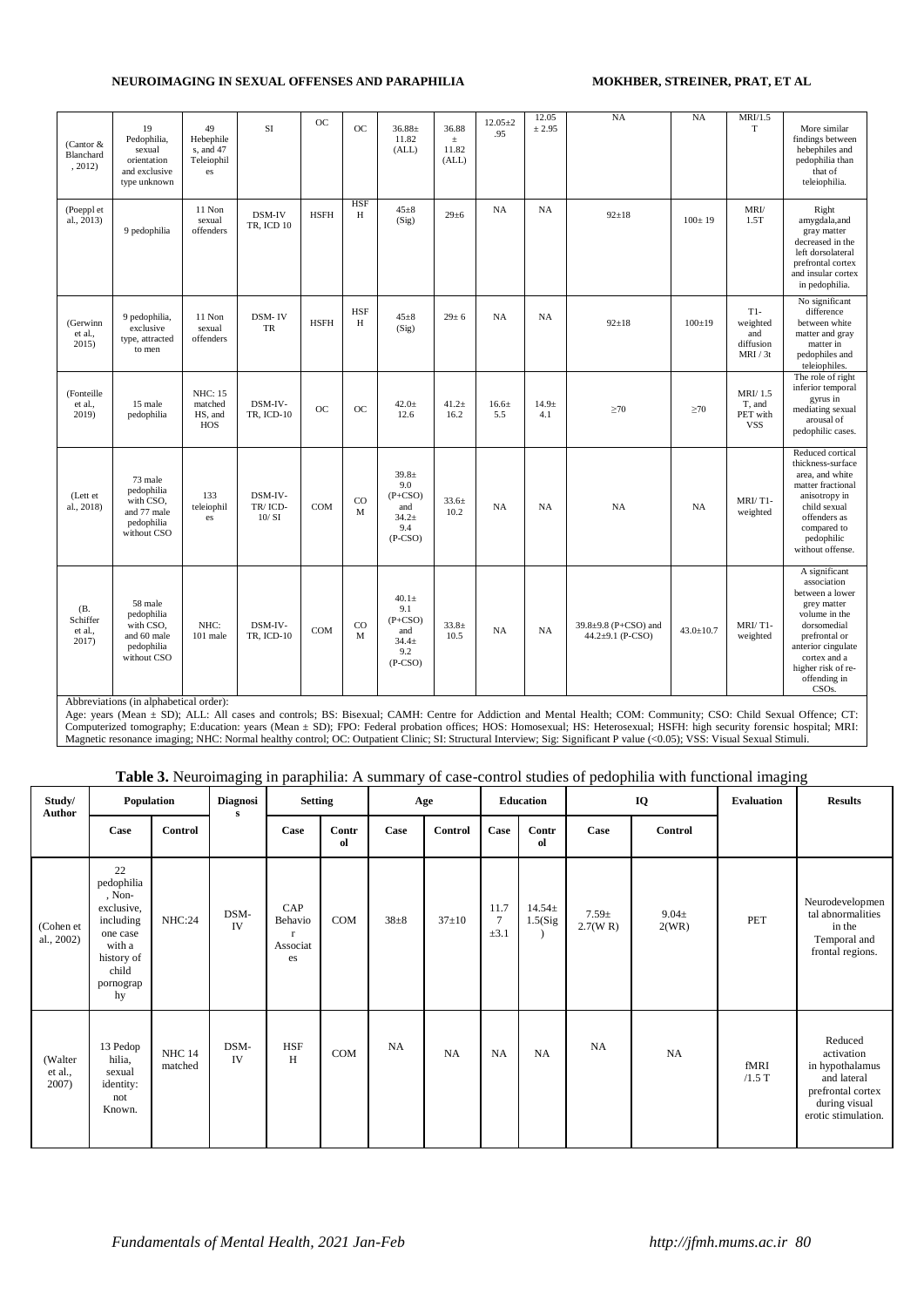| (Schiffer,<br>Paul, et<br>al., 2008)        | 8<br>Pedophilia<br>exclusive<br>type<br>attracted<br>to women                                                             | NHC:<br>12<br>matched                                         | DSM-<br>IV           | <b>HSF</b><br>H | CO<br>M     | 36.1<br>± 7.5                                                           | 38.4<br>± 9.4                              | 11.1<br>5<br>$\pm 1.7$<br>3          | 12.81<br>$\pm 2.46$<br>(Sig)                 | $52.14 \pm$<br>5.96                                                  | 59.22<br>± 9.86<br>(GW)               | fMRI<br>$/1.5$ T/ with<br><b>VSS</b>                            | Reduced<br>activation of<br>orbitofrontal<br>cortex and<br>dorsolateral of<br>prefrontal cortex.                                               |
|---------------------------------------------|---------------------------------------------------------------------------------------------------------------------------|---------------------------------------------------------------|----------------------|-----------------|-------------|-------------------------------------------------------------------------|--------------------------------------------|--------------------------------------|----------------------------------------------|----------------------------------------------------------------------|---------------------------------------|-----------------------------------------------------------------|------------------------------------------------------------------------------------------------------------------------------------------------|
| (Sartoriu<br>s et al.,<br>2008)             | 10<br>Pedophilia<br>, unknown<br>sexual<br>orientatio<br>n,<br>attracted<br>to boys                                       | NHC:10<br>matched<br>HS                                       | ICD- $10$            | HSF H           | <b>COM</b>  | 33.1<br>± 8.9                                                           | 35.3<br>± 8.3                              | 9<br>$\pm$ 0                         | 9.2<br>$\pm 0.4$                             | 91<br>± 9                                                            | 98<br>±6                              | fMRI/<br>1.5 T with<br><b>VSS</b>                               | Right amygdala<br>activation in<br>pedophilia.                                                                                                 |
| (B.<br>Schiffer<br>et al.,<br>2008)         | 11<br>Pedophilia<br>, exclusive<br>type<br>attracted<br>to male                                                           | <b>NHC: 12</b>                                                | DSM-<br>IV           | HSF H           | <b>COM</b>  | $37\,$<br>$\pm 7.5$                                                     | $32 \pm 6.8$                               | 11.1<br>$\sqrt{5}$<br>$\pm 1.7$<br>3 | 12.81<br>$\pm$<br>2.47(Si)<br>g<br>$\lambda$ | $52.56\pm$<br>8.59(GW)                                               | 55<br>±7.92                           | fMRI/<br>1.5 T with<br><b>VSS</b>                               | A selectivity<br>activation of the<br>subcortical brain<br>region related to<br>reward, addictive<br>and stimulus-<br>controlled<br>behavior.  |
| (Poeppl<br>et al.,<br>2011)                 | 9<br>Pedophilia<br>, exclusive<br>type,<br>attracted<br>to men                                                            | 11 Non<br>sexual<br>offender<br>$\bf S$                       | DSM-<br><b>IV TR</b> | <b>HSFH</b>     | <b>HSFH</b> | $45 \pm 8$<br>(Sig)                                                     | $29 \pm 6$                                 | <b>NA</b>                            | NA                                           | $92 \pm 18$                                                          | $100 \pm 19$                          | fMRI/<br>1.5 T with<br><b>VSS</b>                               | Significant<br>differences in<br>cingulate gyrus<br>and insular<br>region.                                                                     |
| (Ponseti<br>et al.,<br>2012)                | 24<br>including<br>11 HS and<br>13 HOS<br>exclusive<br>and non<br>exclusive<br>type<br>Pedophilia                         | 32<br>including<br>18 HS<br>and 14<br>HOS<br>teleiophil<br>ia | DSM-<br><b>IVR</b>   | OC              | COM         | $37 + 5.9$<br>HS,<br>$33.5+$<br>14.2<br>HOS                             | $32.4+$<br>8.2 HS<br>$28.6 \pm$<br>5.7 HOS | NA                                   | NA<br>(higher<br>$\lambda$                   | $11\pm3.1$ HS,<br>$10.2 \pm 2.9$ H<br><b>OS</b>                      | $11.8 \pm 2.3$ HS, 11.<br>$8\pm2$ HOS | fMRI/3T<br>with VSS                                             | Clinical<br>applications of<br>functional brain<br>information to<br>identify<br>pedophiles.                                                   |
| (Benedik<br>Haberme<br>yer et al.,<br>2013) | <b>8 HS</b><br>exclusive<br>pedophilia<br>, including<br>5 cases<br>only<br>interested<br>in<br>pornograp<br>hy           | NHC:8<br><b>HS</b>                                            | DSM-<br>IV TR        | <b>OC</b>       | <b>COM</b>  | $48.25 \pm$<br>9.15                                                     | $46.25 \pm 8.$<br>38                       | NA                                   | NA                                           | $116 \pm 12.12$                                                      | 124.88±13.91                          | fMRI/3T<br>with VSS                                             | Selective<br>activation of the<br>brain region<br>related to reward<br>and punishment in<br>pedophilia.                                        |
| (B.<br>Haberme<br>yer et al.,<br>2013)      | 11<br>Pedophilia<br>including<br>8 cases<br>with HS<br>and 3<br>HOS and<br>6 cases<br>with<br>children<br>pornograp<br>hy | NHC:7<br>matched<br>HS                                        | DSM-<br><b>IV TR</b> | OC              | <b>COM</b>  | $49 \pm 1$<br>2.5                                                       | $47 + 8.6$                                 | NA                                   | NA                                           | $115.3\pm$<br>20                                                     | $118 \pm 6$                           | fMRI/3T<br>with Go/No-<br>GO task for<br>response<br>inhibition | The possible role<br>of self-related<br>processes in<br>behavioral<br>differences.                                                             |
| (Kärgel<br>et al.,<br>2015)                 | 26<br>Pedophilia<br>, including<br>8 HS and<br><b>18 HOS</b><br>pedophilia                                                | NHC:<br>14                                                    | DSM-<br>IV<br>TR     | OC              | COM         | $43.67 \pm 7.$<br>08<br>P+CSA,<br>$28.07 \pm 5.$<br>71 P-<br><b>CSA</b> | $32.86 \pm 9.$<br>89                       | NA                                   | NA                                           | $37.75 \pm$<br>12.21<br>P+CSA<br>$45.69 + /$<br>$-9P-$<br><b>CSA</b> | $37.38 \pm$<br>10.86<br><b>WAIS</b>   | fMRI/<br>3T                                                     | Diminished<br>functional<br>activities in brain<br>networks<br>involved in<br>motivational and<br>socio-emotional<br>process in<br>pedophilia. |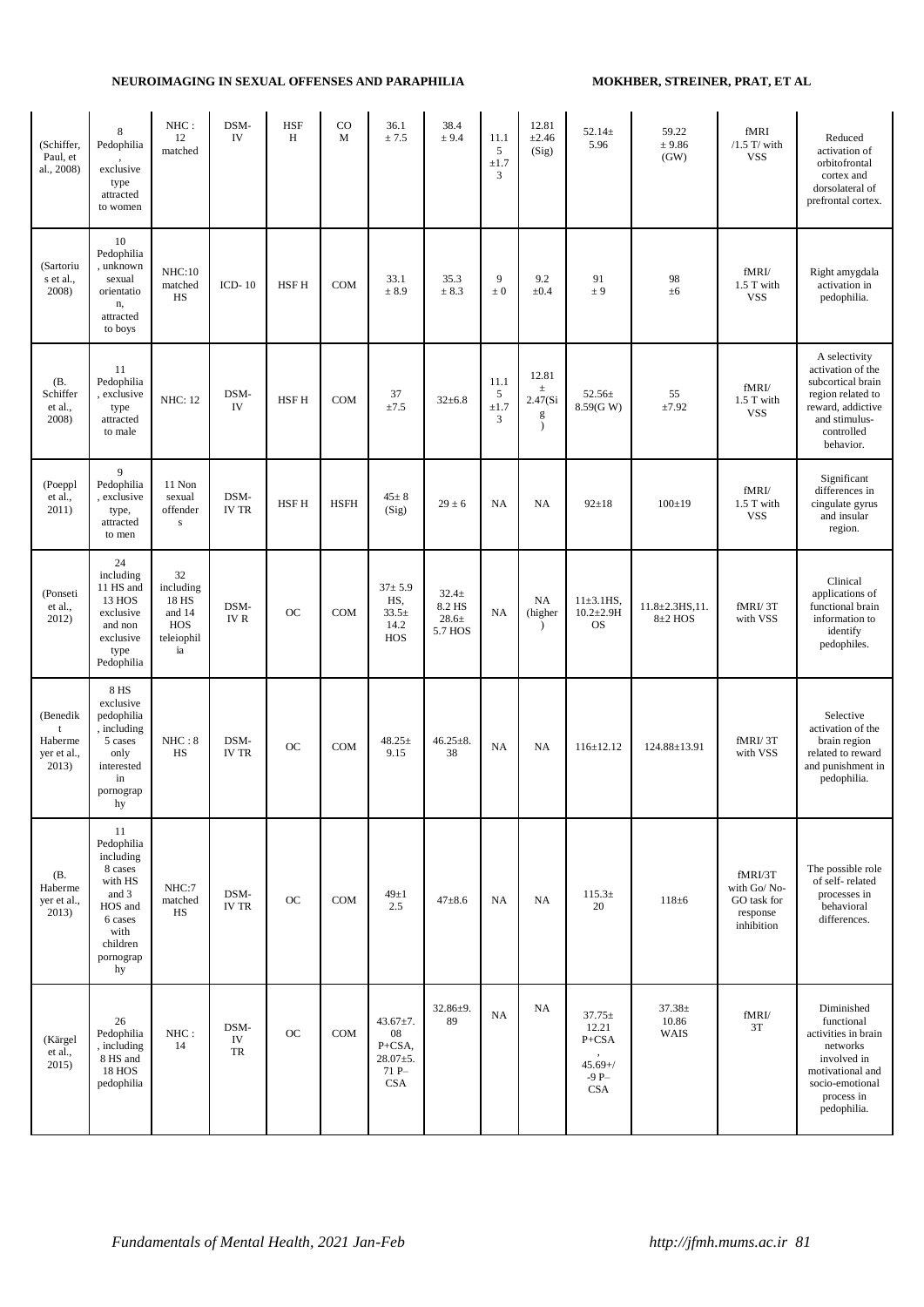| (Massau<br>et al.,<br>2017)  | 31 male<br>pedophilia<br>including<br>10 HS and<br>21 HOS                        | NHC: 19,<br>including<br>9 HS and<br><b>10 HOS</b> | DSM-<br>IV-TR              | COM<br>and FPO | COM | $36.44 \pm$<br>8.01<br>$(P+CSO)$<br>and<br>$31.73 \pm$<br>6.49<br>$(P-CSO)$ | $33.47 \pm$<br>10.24 | NA                   | NA              | NA                                                                         | NA                        | fMRI                                                            | An fMRI study<br>showed the<br>possibilities of<br>different moral<br>processing in<br>pedophilic<br>offenders as<br>compared to<br>healthy controls.                                                                                                                                                                      |
|------------------------------|----------------------------------------------------------------------------------|----------------------------------------------------|----------------------------|----------------|-----|-----------------------------------------------------------------------------|----------------------|----------------------|-----------------|----------------------------------------------------------------------------|---------------------------|-----------------------------------------------------------------|----------------------------------------------------------------------------------------------------------------------------------------------------------------------------------------------------------------------------------------------------------------------------------------------------------------------------|
| (Ristow<br>et al.,<br>2018)  | 10 male<br>pedophilia                                                            | <b>NHC: 10</b><br>matched                          | $DSM-5$                    | NA             | NA  | 33.70<br>$\pm 10.46$                                                        | 31.60<br>±4.27       | NA                   | NA              | 94.30<br>±15.54                                                            | $99.5 \pm 17.69$          | <b>MRS</b>                                                      | GABAergic<br>deficits in the<br>dorsal anterior<br>cingulate cortex<br>of pedophilic<br>cases.                                                                                                                                                                                                                             |
| (Gibbels<br>et al.,<br>2019) | 43 male<br>convicted<br>with CSO                                                 | 31 male<br>Non-<br>convicted<br>with<br>CSO        | DSM-<br>IV/SI              | <b>FPO</b>     | COM | 39.80 $\pm$<br>9.0                                                          | $40.4 \pm$<br>10.8   | NA                   | NA              | $98.27 \pm$<br>18.95                                                       | $100.26\,\pm\,$<br>18.51  | fMRI/3T<br>with Go/No-<br>GO task for<br>response<br>inhibition | Similar clinical<br>characteristics,<br>neural activation,<br>and behavioral<br>inhibition<br>performances<br>among convicted<br>and non-<br>convicted<br>pedophilic CSOs.                                                                                                                                                 |
| (Cazala<br>et al.,<br>2019)  | 25 male<br>pedophilia                                                            | <b>NHC: 24</b><br>male<br>matched                  | DSM-<br>IV-TR,<br>$ICD-10$ | <b>OC</b>      | COM | $42.2 +$<br>12.0                                                            | $37.8 \pm$<br>12.8   | 16.0<br>$\pm$<br>4.8 | $16.2 +$<br>3.2 | $\geq 70$                                                                  | $\geq 70$                 | fMRI/3T with<br><b>VSS</b>                                      | In response to<br>pictures of nude<br>children, a<br>random-effect<br>statistical analysis<br>showed a bilateral<br>activation in the<br>temporal cortices,<br>the lateral<br>occipital, and the<br>declive of the<br>cerebellar vermis<br>in patients only.                                                               |
| (Kargel<br>et al.,<br>2017)  | 40 male<br>pedophile<br>s with<br>CSO and<br>37<br>pedophile<br>s without<br>CSO | <b>NHC: 40</b>                                     | DSM-<br><b>IV-TR</b>       | COM            | COM | $38.25 \pm$<br>8.54<br>$(P + CSO)$<br>And<br>$37 \pm$<br>8.84<br>$(P-CSO)$  | $36.65 \pm$<br>10.13 | NA                   | NA              | 98 $\pm$<br>18.87<br>$(P + CSO)$<br>and<br>$105 \pm$<br>16.65<br>$(P-CSO)$ | 106 $\pm$<br>18.22        | fMRI in<br>combination<br>with go/no-go<br>task                 | Decreased<br>activation of the<br>medial parietal<br>Cortex in<br>offending<br>pedophiles<br>compared to that<br>of non-<br>pedophiles. No<br>activation<br>difference in<br>prefrontal areas<br>between the two<br>cases.                                                                                                 |
| (Ponseti<br>et al.,<br>2018) | 60 male<br>pedophile<br>s                                                        | 55 male<br>teleiophil<br>es                        | $ICD-10$                   | OC             | COM | $36.6 \pm$<br>10.7                                                          | $35 \pm$<br>10.2     | NA                   | NA              | 41.5 $\pm$<br>11.1<br>(GW)                                                 | $43.1 \pm$<br>9.1<br>(GW) | fMRI                                                            | Pictures of infant<br>animals increased<br>brain activity in<br>the anterior<br>insula,<br>supplementary<br>motor cortex, and<br>dorsolateral<br>prefrontal areas<br>only in<br>pedophiles.<br>Pedophiles also<br>showed an<br>increased brain<br>response to infant<br>animals in the left<br>anterior insular<br>cortex. |

Abbreviations (In alphabetical order):<br>COM: Community; DSM: Diagnostic and Statistical Manual of Mental Disorders; fMRI: Functional Magnetic Resonance Imaging; FPO: Federal probation offices; GW: The reduced version of the German Weschsler Adult Intelligence Scale; HOS: Homosexual; HS: Heterosexual; NHC: Normal healthy control; OC: Outpatient Clinic; P+CSA: pedophiles including a history of child sexual abuse; P–CSA: pedophiles exclusive a history of child sexual abuse; PET: Positron Emission Tomography; T: Tesla, VSS, Visual Sexual Stimuli; WAIS: Wechsler Adult Intelligence Scale, 4th edition; WR: WAIS-R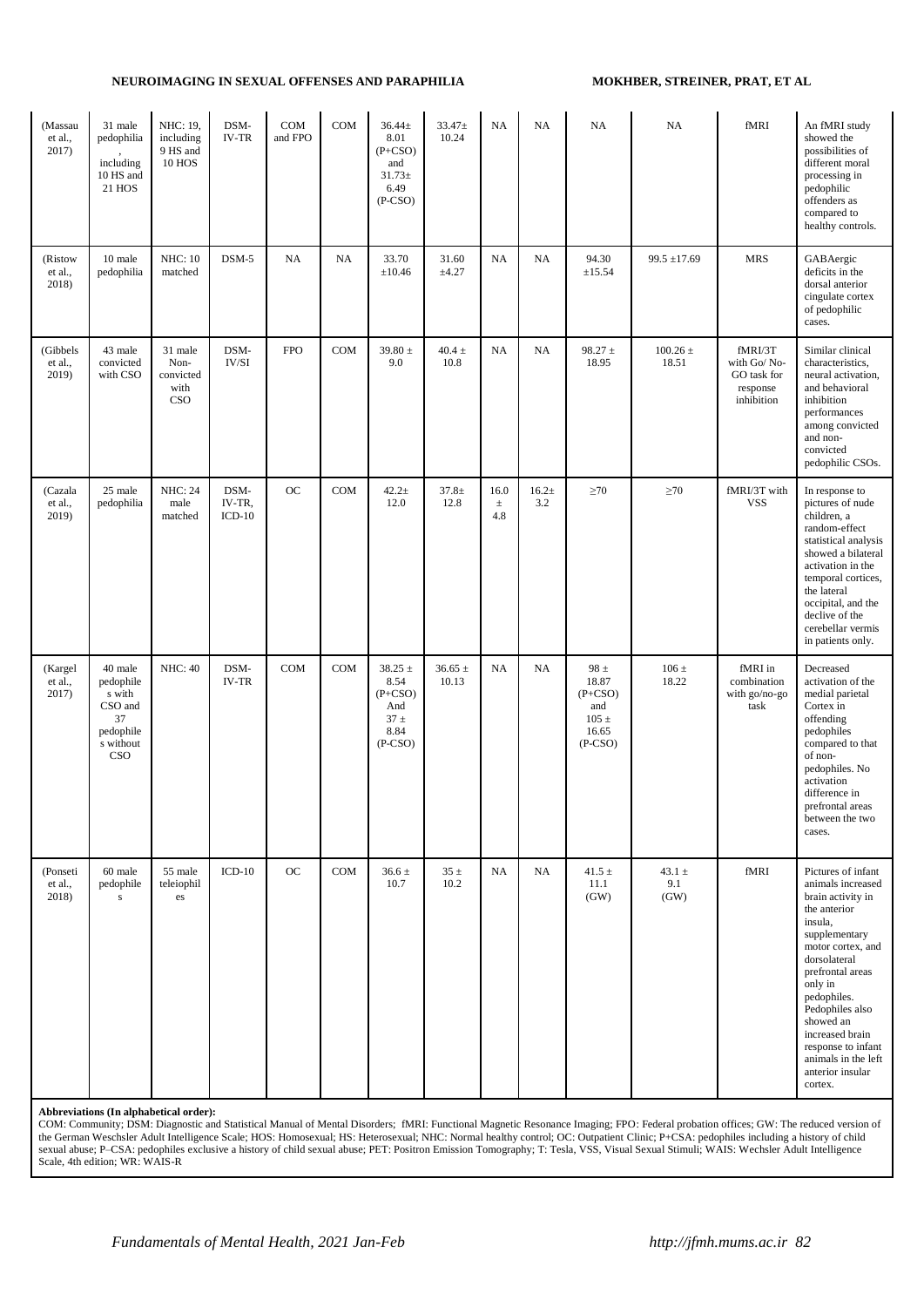| Table 4. Neuroimaging in paraphilia: A summary of case-series and case-control studies among patients with |
|------------------------------------------------------------------------------------------------------------|
| sadism, violent sexual offenders, and rapist                                                               |

| <b>Study name</b>                                              | <b>Study</b><br>type | Sample size                                                                                                                            | Neuroimaging<br>evaluation | <b>Result</b>                                                                                                                                              |
|----------------------------------------------------------------|----------------------|----------------------------------------------------------------------------------------------------------------------------------------|----------------------------|------------------------------------------------------------------------------------------------------------------------------------------------------------|
| (Graber et<br>al., 1982)                                       | Case<br>series       | 6 mentally ill male<br>sexual offenders.<br>including 3 rapists, 3<br>pedophilia                                                       | CT scan, rCBF              | Decreased density measures, decreased blood flow, and<br>performance deficits on the Luria Battery in brain<br>dysfunction in 50% of the sexual offenders. |
| (Miller,<br>Cummings,<br>McIntyre,<br>Ebers, &<br>Grode, 1986) | Case<br>series       | 8 patients including<br>hypersexuality (4 cases)<br>or change in sexual<br>preference (4 cases)<br>occurred following brain<br>injury. | CT scan                    | Disinhibition of sexual activity and hypersexuality<br>followed medial basal-frontal or diencephalic injury.                                               |
| (Hucker et<br>al., 1988)                                       | Case<br>control      | 22 sadistic sexual<br>assaulters, 21 non-<br>sadistic sexual assaulters<br>and 36 property<br>offenders                                | CT scan                    | More abnormalities in the right temporal horn in sadism.                                                                                                   |
| (Garnett et<br>al., 1988)                                      | Case<br>series       | 30 years old<br>sadomasochist male and<br>2 male university<br>students control (aged 23<br>and 26 years).                             | <b>PET</b>                 | More bilateral brain activation among cases.                                                                                                               |
| (Langevin et<br>al., 1989)                                     | Case<br>control      | Sadism $(n=22)$ , non-<br>sadists $(n=21)$ offender<br>controls $(n=36)$                                                               | CT scan                    | No significant difference in the overall incidence of gross<br>pathology.                                                                                  |
| (Aigner et<br>al., 2000)                                       | Case<br>control      | 96 mentally ill sexual<br>offenders of a high<br>security prison                                                                       | <b>MRI</b>                 | More MRI abnormalities in the high violent group as<br>compared to the low violent groups.                                                                 |
| (Fruehwald<br>et al., 2000)                                    | Case<br>series       | Highly violent<br>incarcerated sexual<br>offenders $(n=38)$ .                                                                          | <b>MRI</b>                 | A higher rate of minimal brain abnormalities in the highly<br>violent incarcerated sexual offenders.                                                       |
| (Harenski et<br>al., 2012)                                     | Case<br>control      | Sadism $(n=8)$ , sexual<br>offender- non sadism<br>$(n=7)$                                                                             | fMRI                       | Significant difference in amygdala activation in sadism,<br>significant relation between pain severity rating and<br>activity in the anterior insula.      |
|                                                                |                      |                                                                                                                                        |                            |                                                                                                                                                            |

**Abbreviations (in alphabetical order):** CT: Computerized tomography; fMRI: Functional magnetic resonance imaging; MRI: magnetic resonance imaging; PET: Positron emission tomography; rCBF: regional cerebral blood flow; SPECT: Single-photon emission computed tomography.

### **Discussion**

Added value of the review

In this review, we summarize all the studies, including case reports, case series, and case controls regarding paraphilia, and categorize them into three major sections: pedophilia,

sadism, and other lesions. This review has important clinical and research implications. A wide range of brain lesions in different brain areas were reported in patients with paraphilia; however, most lesions were found in the frontal and temporal lobes (Fig. 2).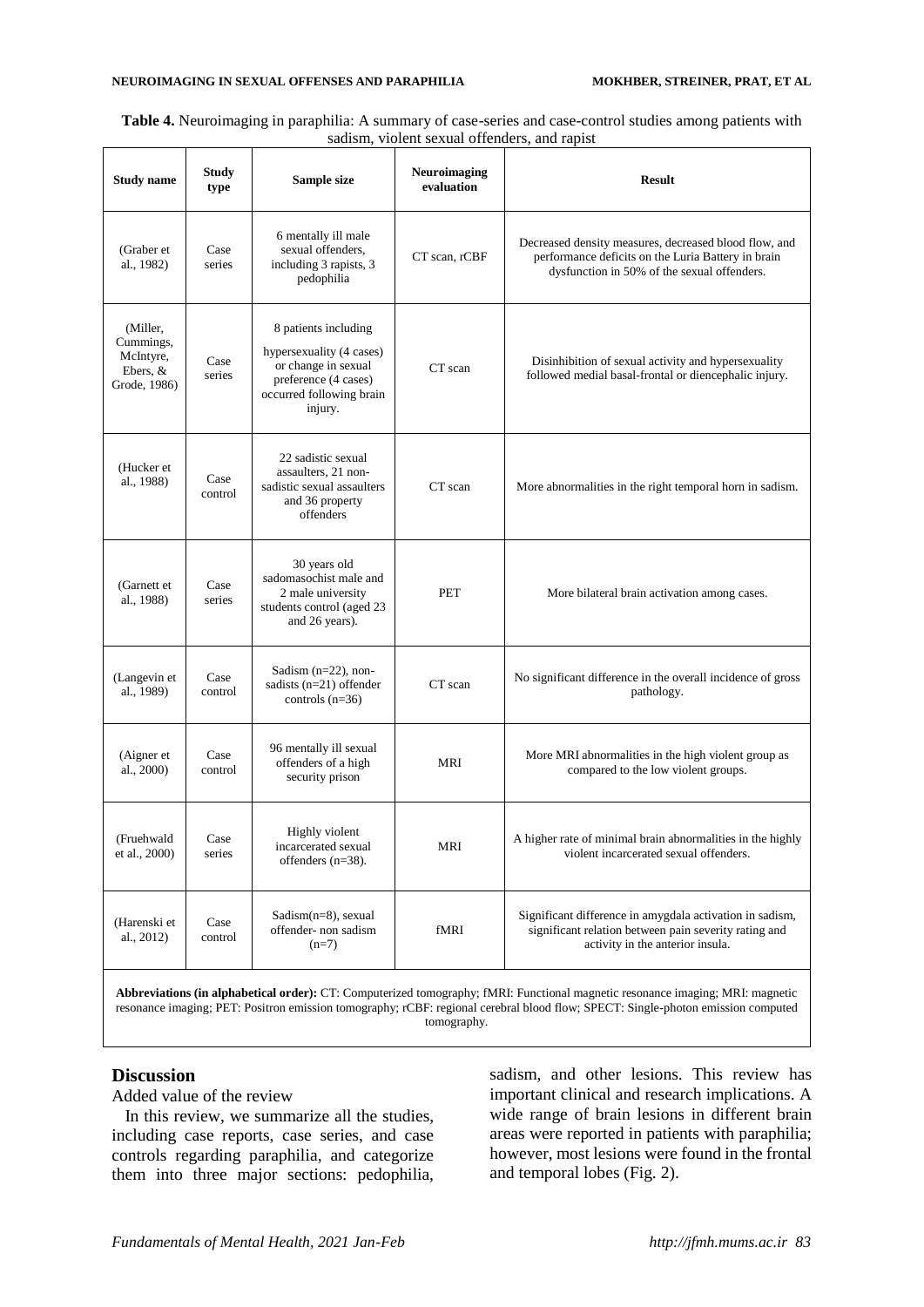

**Figure 2.** Brain involvements in pedophilia

Based on this review, subjects with acute deviant sexual behavior should be assessed first with structural brain imaging, namely, brain CT scan and MRI. Functional imaging can be used in patients with primary/secondary type of paraphilia; however, the techniques need harmonization.

Neuroimaging and neuroanatomical findings in different types of paraphilia:

Pedophilia

Pedophilia is a complex multifactorial disorder which is probably due to a combination of psychosocial as well as biological factors (8[\).](https://www.wizdom.ai/cite-in-google-docs/cid%3Df20f7cff3335f06) Initially psychological theories, such as the history of abuse in abusers (9-11[\),](https://www.wizdom.ai/cite-in-google-docs/cid%3Df20858abad457cd%2Bf207539b47ee338%2Bf20f44e58626fa0) a conditioning hypothesis (12[\),](https://www.wizdom.ai/cite-in-google-docs/cid%3Df20fe2fced01518) and negative experiences during childhood, such as serious intra-familial violence (13,14) were proposed as the main causes. However, neurodevelopmental insults, both before and aft[er birth \(](https://www.wizdom.ai/cite-in-google-docs/cid%3Df20753a23d34529%2Bf207539b16650bd%2Bf207539c03630ae%2Bf20753a3ad2af93%2Bf20753a40721d53%2Bf20f44f56352b00)15-20) and neurodevelopmental factors, such as low intelligence, lefthandedness, and smaller statu[re \(](https://www.wizdom.ai/cite-in-google-docs/cid%3Df20753995a69f33)21), may also contribute to pedophilia. The first theory of a neurodevelopmental origin of pedophilia was based on limited case reports or case series of sexual disorders after neurological disorders such as dementia, multiple sclerosis, tumor, and epilepsy (Table 1). The first neuroanatomical reports indicated the importance of frontotemporal dysfunctions in pedophilia. In the 1960s and 1970s, a few case reports showed the neurodevelopmental basis of pedophil[ia](https://www.wizdom.ai/cite-in-google-docs/cid%3Df207539dca87a73%2Bf207539a8220a58) (22,23). One of the most interesting cases was reported in 2003 in a man with a history of pedophilia secondary to an orbitofrontal tumor.

Despite initial improvements of his symptoms after the tumor resection, he subsequently developed a persistent headache and began secretly collecting pornography. Tumor regrowth was diagnosed in his brain MRI, and he underwent a tumor r[e-resection](https://www.wizdom.ai/cite-in-google-docs/cid%3Df20753a2ec556a2) (24).

Some studies showed that [frontal \(](https://www.wizdom.ai/cite-in-google-docs/cid%3Df20753a2ec556a2%2Bf207539be6c6951%2Bf207539b918795c%2Bf207539ef0147c1)24-27) and temporal lobe lesions (28-30) might contribute to pedophilia via disinhibition of sexual beh[avior](https://www.wizdom.ai/cite-in-google-docs/cid%3Df2083f0e2545d60) (31) and expression of hypersexuality. In a psychobiological model of pedophilia, early childhood sexual abuse may also result in neurodevelopmental abnormalities in the temporal and the frontal lobes mediating sexual arousal, erotic discrimination, the cognitive aspects of sexual desire, and behavioral inhibition (32[\).](https://www.wizdom.ai/cite-in-google-docs/cid%3Df20753a20387b46) A metaanalysis on the neuropsychology of sex offenders showed that sex offenders against children demonstrate lower abilities than sex offenders against adults on higher-order executive functions, whereas sex offenders against adults show lower verbal fluency abilities (18[\).](https://www.wizdom.ai/cite-in-google-docs/cid%3Df20f44f56352b00) While initially the relationship between anterior brain lesions and violent offending has been sho[wn \(](https://www.wizdom.ai/cite-in-google-docs/cid%3Df20753995c199e9)33), with more widespread usage of neuroimaging studies, the roles of other parts of the brain have become clear. Using structural neuroimaging techniques, a negative association between pedophilia and white matter volume of the temporal and parietal lobes bilaterally (34[\),](https://www.wizdom.ai/cite-in-google-docs/cid%3Df20753a16bf0f9b) principally in superior fronto-occipital and right arcuate fasciculi, was shown (27[\).](https://www.wizdom.ai/cite-in-google-docs/cid%3Df207539ef0147c1) Pedophiles also showed decreased grey matter volume in the left dorsolateral prefrontal cortex (35[\),](https://www.wizdom.ai/cite-in-google-docs/cid%3Df20753a3bbfbc4e) the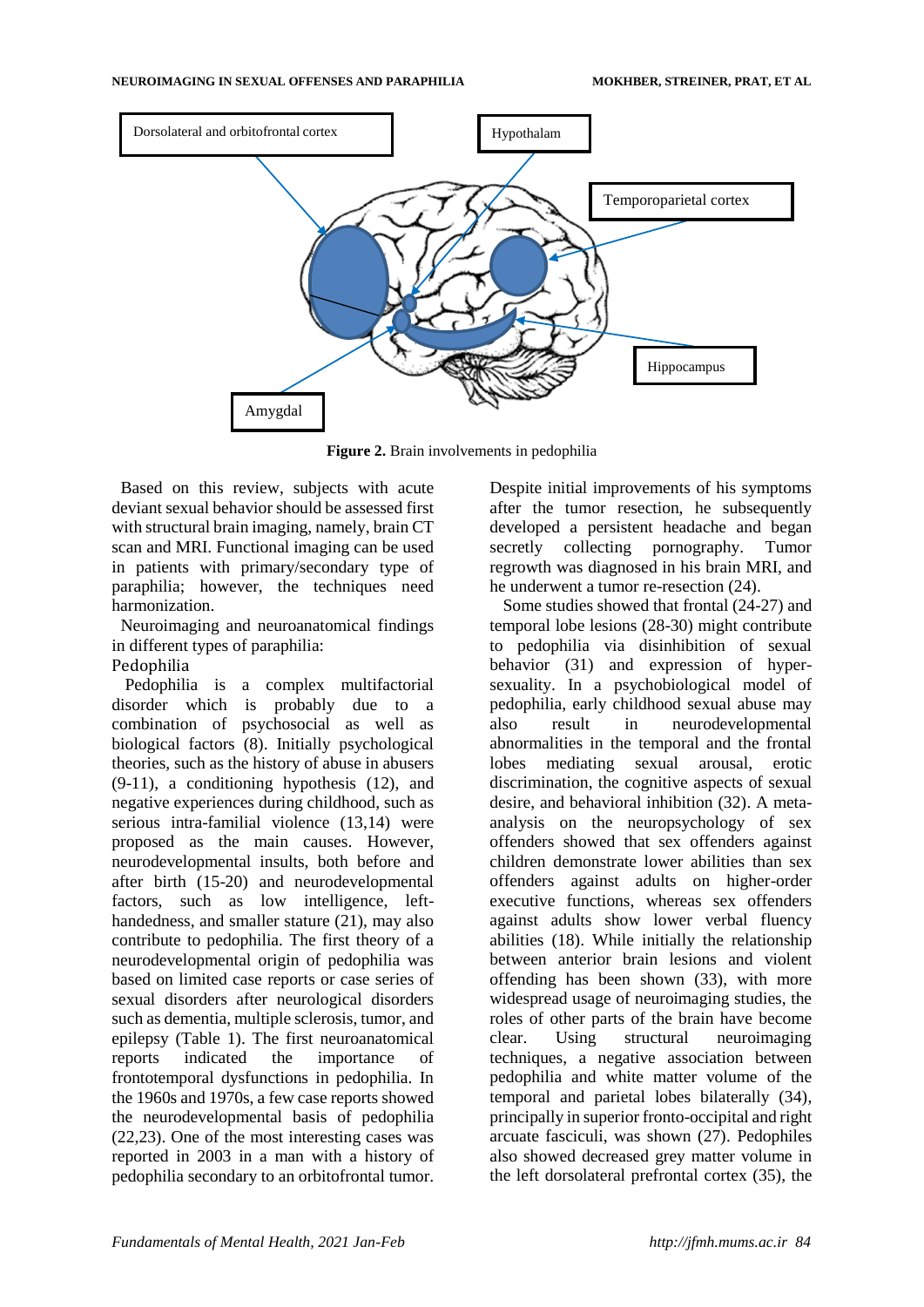orbitofrontal cortex (27[\),](https://www.wizdom.ai/cite-in-google-docs/cid%3Df207539ef0147c1) insular cortex (35[\),](https://www.wizdom.ai/cite-in-google-docs/cid%3Df20753a3bbfbc4e) ventral striatum, and even in the posterior and sub-tentorial part of the brain at the cerebel[lum](https://www.wizdom.ai/cite-in-google-docs/cid%3Df207539ef0147c1) (27). Lett et al. showed structural brain changes in pedophilic cases with reduced cortical thickness-cortical surface area and white matter fractional anisotropy (36). Smaller amygdala volume has also been demonstrated repeatedly amongst cases with pedophilia (Table 2).

Functional brain neuroimaging studies showed a more complex neural pattern of changes in pedophilia (Table 3). A recent metaanalysis in 58 pedophiles and 65 non-pedophile men did not show significant differences in brain activation between the sexual arousal condition and the neutral condition according to the subject's preferences (37[\).](https://www.wizdom.ai/cite-in-google-docs/cid%3Df20f44e5858a3d0) However, many studies have illustrated that the pattern of brain region activation in patients with pedophilia is quite different from those without.

Using a 7 Tesla STEAM magnetic resonance spectroscopy, Ristow et al. found GABAergic deficits in the dorsal anterior cingulate cortex of pedophilic cases (n= 13), which may support impulsivity theory in pedophilia (38[\).](https://www.wizdom.ai/cite-in-google-docs/cid%3Df20ff13481f18b0) In pedophilic offenders, a significantly greater activation of the attention network and the right orbitofrontal cort[ex \(](https://www.wizdom.ai/cite-in-google-docs/cid%3Df207539f8f72a05)39) was shown after the presentation of pictures of boys as compared to the controls. However, the pattern of dysfunction is not necessarily limited to frontal lobe pathology. Interestingly, regions related to the processing of sexual stimuli in normal healthy individuals showed reduced activation during visual erotic stimulation in pedophilic patients (40[\).](https://www.wizdom.ai/cite-in-google-docs/cid%3Df20753a01a1480e) In addition, those with pedophilia (both offenders and non-offenders) have a lower activation pattern (n= 15, PET study) in the right inferior temporal cortex than that of normal healthy matched controls (n= 15) (41). These findings emphasize the possible role of the temporal lobe in the region mediating sexual arousal of pedophilic cases.

Moreover, a distinctive pattern of activity has been reported in amygdala (42), orbitofrontal as well as anterior pr[efrontal regions](https://www.wizdom.ai/cite-in-google-docs/cid%3Df20f6e06d12e42e) (43), cingulate gyrus and insular reg[ion](https://www.wizdom.ai/cite-in-google-docs/cid%3Df20753a3ad2b0b0) (44), bilateral anterior insula, anterior temporal corte[x, lateral occipital, and the declive of](https://www.wizdom.ai/cite-in-google-docs/cid%3Df20fe2fced01578)  [cerebellar vermis](https://www.wizdom.ai/cite-in-google-docs/cid%3Df20fe2fced01578) (45). While an obvious different pattern of activation can be observed among pedophiles and teleiophiles (Table 3), in a recent study with T1-weighted and diffusion MRI scans of the brain, Gerwin et al. did not find a significant difference between white

matter and gray matter in pedophiles and tele[iophiles](https://www.wizdom.ai/cite-in-google-docs/cid%3Df20f812cbd8b7d2) (46). In another study, the neuroanatomy of hebephiles was also more similar to that of pedophiles than that of teleiophiles (47).

In the light of these studies, it may be concluded that a complex neural network, starting from different patterns of activation in brain cortices with special connections to subcortical areas, can be partially responsible for pedophilia. Orbitofrontal and dorsolateral prefrontal cortex lesions may lead to an inhibition deficit (35,48) and consequently may contribute to the sexual assault of children. While prefrontal networks may also be associated with stimulus-controlled behaviors, such as sexual compulsive behaviors (49[\),](https://www.wizdom.ai/cite-in-google-docs/cid%3Df207539c76ad77d) hypersexuality due to temporal lobe lesions, the amygdala and hippocampus may also result in sexual preoccupation with chi[ldren \(](https://www.wizdom.ai/cite-in-google-docs/cid%3Df20753a3bbfbc4e%2Bf207539fff438fa)35,50[\).](https://www.wizdom.ai/cite-in-google-docs/cid%3Df20753a3bbfbc4e%2Bf207539fff438fa) A distinctive pattern of sub-cortical/cortical activation (Table 3) may also suggest a network model of striato-thalamic cortical processing in the development of pedophilia (51,52[\).](https://www.wizdom.ai/cite-in-google-docs/cid%3Df207539968f6b24%2Bf20753a09f620b4) The result of an fMRI study showed the possibilities of a different moral processing in pedophilic offenders as compared to healthy volunteers (53). Finally, selective activation of the brain region regarding reward and punishment (54[\),](https://www.wizdom.ai/cite-in-google-docs/cid%3Df20753a3fe099ab) addictive and stimulus-controlled beh[avior \(](https://www.wizdom.ai/cite-in-google-docs/cid%3Df207539b6f686d5)55) may explain the excessively abnormal interest of subjects toward children, expressed without a sense of fear.

Sadism

Despite the undeniable importance of sadism in the fie[ld of forensic psychiatry](https://www.wizdom.ai/cite-in-google-docs/cid%3Df20fca0cac748e0) (56), the reason for this sexual deviance is still a matter of debate. Sadism may be due to "a sense of power and control" resulting from feelings of inadequacy and traumatic experiences in childhood (57,58). Based on the case histories of 16 sadistic rapists in 1983, MacCulloch et al. showed that the majority of sadistic patients had repetitive sadistic masturbatory fantasies, starting during their te[enage years](https://www.wizdom.ai/cite-in-google-docs/cid%3Df207539d22e2c11) (59).

Anterior brain theory, with frontal (23[\),](https://www.wizdom.ai/cite-in-google-docs/cid%3Df207539dca87a73) frontal-temporal and temporal lobe lesions (60), was proposed again based on a few case reports of sadism (Table 1). However, only a few studies used neuroimaging techniques in cases with sadism. Moreover, they used a small sample of sadistic individuals and, more importantly, those with severe violent behaviors and rapists, who may not represent sadism as a whole (Table 4). In a study of six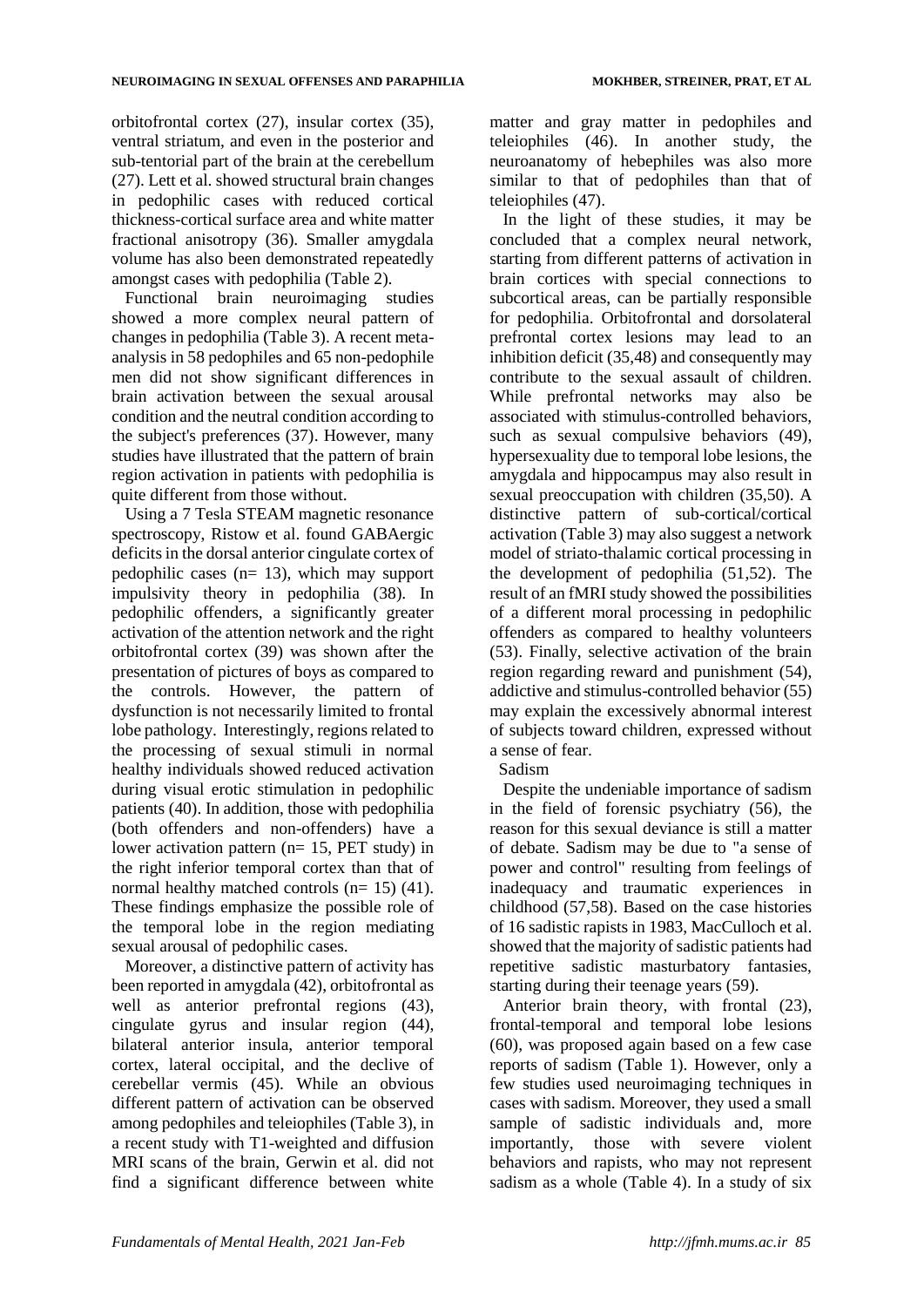mentally ill male sexual offenders, including three rapists and three pedophiles, Graber et al. showed some degree of brain dysfunction as demonstrated by decreased density measures, decreased blood flow, and performance deficits on the Luria Battery (26).

The result of earlier studies using structural neuroimages varied significantly, from no significant difference in the overall incidence of gross pathology in brain computed [tomography](https://www.wizdom.ai/cite-in-google-docs/cid%3Df207539de85422a) (61) to minimal brain abnormalities detected by an M[RI](https://www.wizdom.ai/cite-in-google-docs/cid%3Df207539960b3be0) (62), such as changes in the right side temporal horn (28) and amygdalohippocampal lesions (63). The result of functional imaging showed a different pattern of brain activation in the right si[de of the brain](https://www.wizdom.ai/cite-in-google-docs/cid%3Df20858abad459d1) (64[\),](https://www.wizdom.ai/cite-in-google-docs/cid%3Df20858abad459d1) amygdala, and insula (65). In a case-control fMRI study of 8 sadists and 7 non-sadists, Harenski et al. showed a high level of connectivity between areas involved in the perception of others' pain (anterior cingulate and anterior insula) and areas associated with sexual arousal (amygdala, hypothalamus, and ventral striatum) (65).

Other types of paraphilia

Only a few studies reported neuroimaging findings in other types of paraphilia. Using single-photon emission in a 24-year-old male with a history of fetishism, a bilateral decrease in cerebral blood flow was observed in the temporal and occipital lobe (66[\).](https://www.wizdom.ai/cite-in-google-docs/cid%3Df20f5a787543e3e) Although different forms of paraphilia, such as exhibitionism, (22) have been reported in patients with temporal lobe seizures, in a casecontrolled study of 15 exhibitionists, and 36 non-violent property offenders, no significant difference was reported in CT sca[ns](https://www.wizdom.ai/cite-in-google-docs/cid%3Df20753995651128) (61). A case of zoophilia (67) and sexual perversion was reported in a patient with frontotemporal dementia.

In summary, the current literature has remained largely silent in identifying brain involvement in patients with other types of paraphilia, such as exhibitionism and zoophilia. Therefore, further studies are necessary to elucidate the neurodevelopmental basis of such sexual disorders.

Forensic assessment of paraphilia and sexual offenses according to neuroimaging findings

The results of imaging studies may be important for patients, their lawyers, and the judicial system. Few studies reported forensic assessment of patients considering any changes in their brain imaging. In 1972, Lensiak et al. (23) reported a previously healthy man with multidirectional disorders of his sexual drive.

According to the first forensic assessment, he was criminally responsible for the index offenses. Further investigation with pneumoencephalography showed a brain tumor. Consequently, the defendant was found not responsible. The case of a fashion writer, Peter Braunstein, with charges of planned kidnapping, sexual abuse, burglary, robbery, and arson shocked society and was a media sensation. While the defendant was found guilty on all charges except arson, the difficulty in forensic assessments started with findings in a PET study, showing a frontal lobe dysfunction (68). Husted et al. reported a young man with multiple neuropsychiatric deficits who was charged with kidnapping and rape. While the imaging studies revealed temporal lobe abnormalities, these lesions were not judicially relevant to defenses (69). A few studies compared the role of neuroimaging in convicted cases. In a case-control functional MRI study (Go/ No-go paradigm), Gibbels et al. did not find any difference in clinical characteristics, neural activation, behavioral/inhibition, and intelligent performance among convicted vs. nonconvicted pedophilic cases (70). Neuroimaging findings may have some clinical implications for risk assessments. In a recent MRI study using high-resolution T1-weighted with voxelbased morphometry, Schiffer et al. (71) compared pedophilic cases with a history of child sexual offending  $(n= 58)$  vs. those without  $(n= 60)$ . In this study, the authors found a significant association between a lower grey matter volume in the dorsomedial prefrontal or anterior cingulate cortex and a higher risk of reoffending in child sexual offenders.

In summary, although imaging studies have been used by attorneys as a defense tool, it seems that such findings should be considered only as one piece of documentation for the jury and the final verdict still needs to be made according to whole case histories and the defendants' abilities. The results of recent studies comparing convicted vs. non-convicted cases with paraphilia have welcoming impacts on the neuroanatomical basis of paraphilia; however, the legal implications of these findings need to be re-assessed in further studies. Our study has limitations. A small sample size in the majority of studies and widely heterogeneous methods of assessments did not allow us to perform a meta-analysis. A majority of studies did not report the details of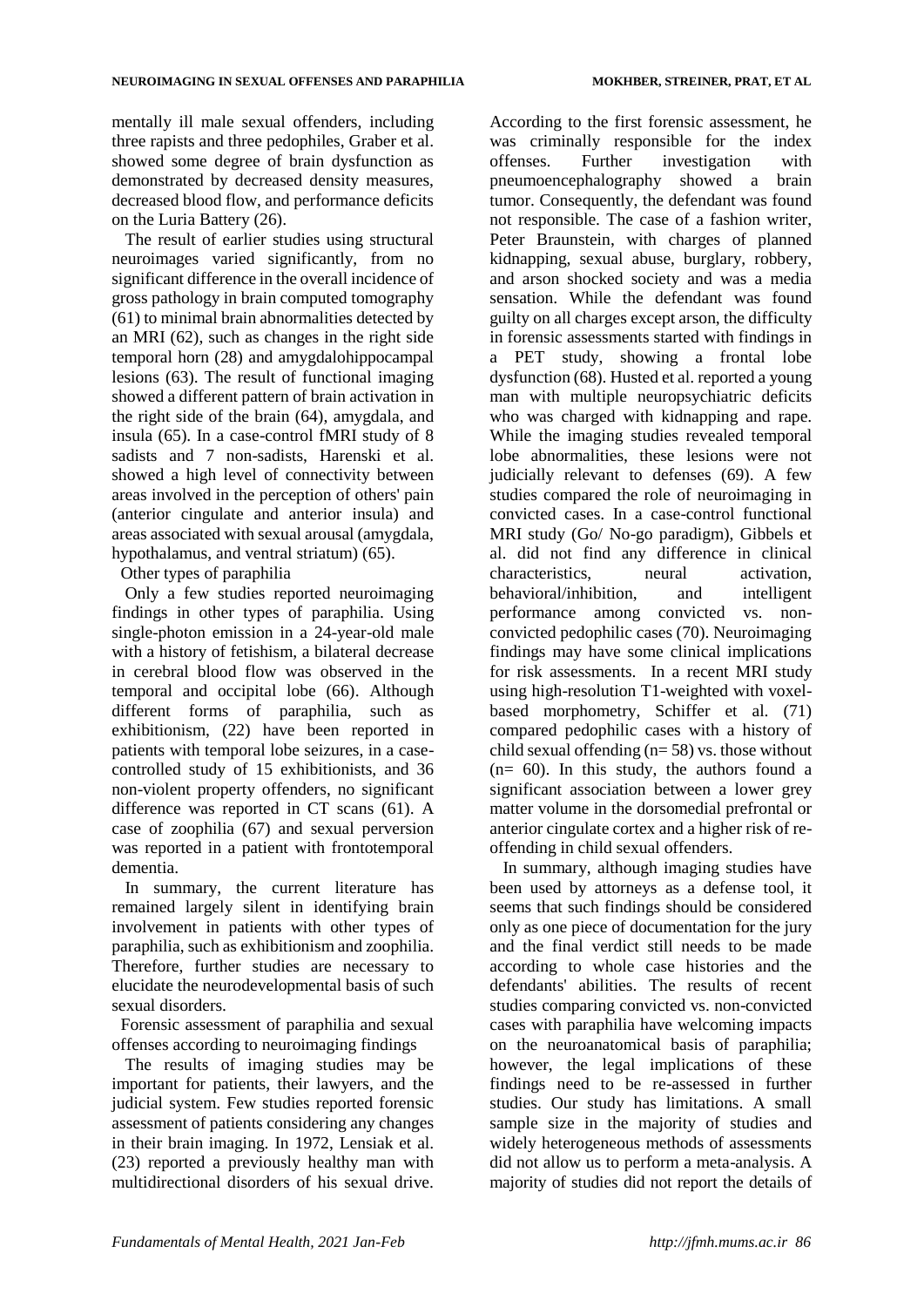forensic assessments on subjects; therefore, we could not review the role of imaging in forensic assessments thoroughly. The selection of a matched control group in forensic psychiatry studies is often challenging. On the one hand, using offensive controls, even without a clear history of sexual offenses, might be confounded by a possibility of structural and functional imaging abnormalities. On the other hand, adjusting covariates, such as long-term hospitalization in normal healthy volunteers, is impossible. Hence, the best but costliest approach would be to include more than one control group. While a few previous reviews assessed imaging studies in paraphilia, they reported only pedophilia (8,37).

To the best of our knowledge, this is the first study providing a thorough review of major conditions, namely pedophilia, sadism, and other types of paraphilia. Moreover, this paper summarizes the forensic aspects of all neuroimaging studies, from case reports/series to case-control studies. Few studies assess the role of neuroimaging evaluations in paraphilia. However, different research strategies, inclusion/exclusion criteria, and definitions have led to heterogeneous data (8[\).](https://www.wizdom.ai/cite-in-google-docs/cid%3Df20f7cff3335f06) Multicenter studies with harmonized data may better understand the neuroanatomic aspects of paraphilia. It is also important to provide a clear guideline in the neuroimaging studies necessary for clinical assessments of patients and define

their role in assessing the defendant's criminal responsibility. Many cases with late-onset pedophilia have associated neuropsychiatric symptoms and underlying brain lesions. Along with a comprehensive neuropsychological assessment to evaluate neurocognitive functions, such as executive function and verbal intelligence, structural and functional neuroimaging would be useful in assessing such subjects. In addition, changes in the pattern of neuronal responsiveness may also be used to follow the effect of treatment in patients (72).

## **Conclusion**

In summary, a complex model of neuroanatomical networks may be related to paraphilia. Well-designed national/ international studies using neuroimaging techniques are necessary to elucidate the pathophysiology of paraphilia and follow the cases. Despite all methodological differences among neuroimaging studies in paraphilia, these studies may explain the neurodevelopmental basis of such disorders.

## **Ethical considerations**

The authors declare that they have no conflict of interest.

The material contained in this article is a review of previously published or presented data.

The material contained in this article is a review of previously published or presented data.

### *References*

1. Jordan K, Fromberger P, Müller JL. Could we measure sexual interest using functional imaging? Sexual offender treatment 2015; 10(1): 1-29.

- 2. Singer B. Conceptualizing sexual arousal and attraction. The Journal of Sex Research. 1984;20(3):230-40.
- 3. Georgiadis JR, Kringelbach ML. The human sexual response cycle: Brain imaging evidence linking sex to other pleasures. Prog Neurobiol 2012; 98(1): 49-81.

4. Redouté J, Stoléru S, Grégoire M-C, Costes N, Cinotti L, Lavenne F, et al. Brain processing of visual sexual stimuli in human males. Hum Brain Mapp 2000; 11(3): 162-77.

5. Stoleru S, Gregoire M-C, Gerard D, Decety J, Lafarge E, Cinotti L, et al. Neuroanatomical correlates of visually evoked sexual arousal in human males. Arch Sex Behav 1999; 28(1): 1-21.

6. Stoléru S, Fonteille V, Cornélis C, Joyal C, Moulier V. Functional neuroimaging studies of sexual arousal and orgasm in healthy men and women: A review and meta-analysis. Neurosci Biobehav Rev 2012;36(6): 1481-509. 7. Poeppl TB, Langguth B, Laird AR, Eickhoff SB. The functional neuroanatomy of male psychosexual and

physiosexual arousal: A quantitative meta-analysis. Hum Brain Mapp 2014; 35(4): 1404-21. 8. Tenbergen G, Wittfoth M, Frieling H, Ponseti J, Walter M, Walter H, et al. The Neurobiology and Psychology of Pedophilia: Recent Advances and Challenges. Front Hum Neurosci 2015; 9: 344.

9. Freund K, Watson R, Dickey R. Does sexual abuse in childhood cause pedophilia: An exploratory study. Arch Sex Behav 1990; 19(6): 557-68.

10. Hanson RK, Slater S. Sexual victimization in the history of sexual abusers: A review. Ann Sex Res 1988; 1(4): 485-99.

11. Nunes KL, Hermann CA, Renee Malcom J, Lavoie K. Childhood sexual victimization, pedophilic interest, and sexual recidivism. Child Abuse Negl 2013; 37(9): 703-11.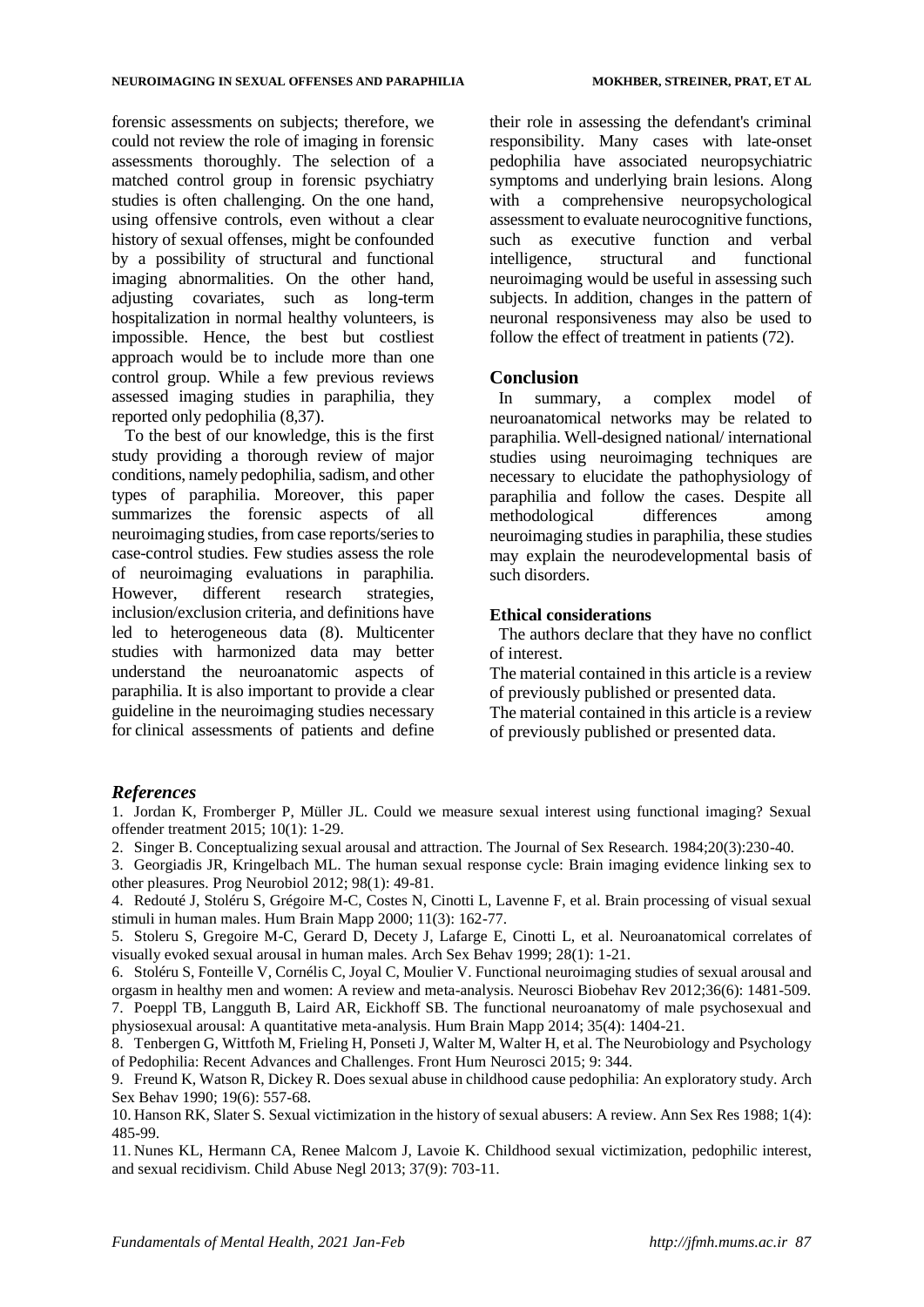12. Akins CK. The role of Pavlovian conditioning in sexual behavior: A comparative analysis of human and nonhuman animals. Int J Comp Psychol 2004; 17(2-3): 241-62.

13. Marshall WL, Marshall LE. The origins of sexual offending. Trauma Violence Abuse 2000; 1(3): 250-63.

14. Salter D, McMillan D, Richards M, Talbot T, Hodges J, Bentovim A, et al. Development of sexually abusive behaviour in sexually victimised males: A longitudinal study. Lancet 2003; 361(9356): 471-6.

15. Blanchard R, Christensen BK, Strong SM, Cantor JM, Kuban ME, Klassen P, et al. Retrospective self-reports of childhood accidents causing unconsciousness in phallometrically diagnosed pedophiles. Arch Sex Behav 2002; 31(6): 511-26.

16. Blanchard R, Kuban ME, Klassen P, Dickey R, Christensen BK, Cantor JM, et al. Self-reported head injuries before and after age 13 in pedophilic and nonpedophilic men referred for clinical assessment. Arch Sex Behav 2003; 32(6): 573-81.

17. Cantor JM, Blanchard R, Christensen BK, Dickey R, Klassen PE, Beckstead AL, et al. Intelligence, memory, and handedness in pedophilia. Neuropsychology 2004; 18(1): 3-14.

18.Joyal CC, Beaulieu-Plante J, de Chantérac A. The neuropsychology of sex offenders: A meta-analysis. Sex Abuse 2013; 26(2): 149-77.

19. Kruger THC, Schiffer B. Neurocognitive and personality factors in homo- and heterosexual pedophiles and controls. J Sex Med 2011; 8(6): 1650-9.

20. Schiffer B, Vonlaufen C. Executive dysfunctions in pedophilic and nonpedophilic child molesters. J Sex Med 2011; 8(7): 1975-84.

21. Becerra García JA. Etiology of pedophilia from a neurodevelopmental perspective: Markers and brain alterations. Rev Psiquiatr Salud Ment (Engl Ed) 2009; 2(4): 190-6.

22. Hooshmand H, Brawley BW. Temporal lobe seizures and exhibitionism. Neurology 1969; 19(11): 1119.

23. Lesniak R, Szymusik A, Chrzanowski R. Multidirectional disorders of sexual drive in a case of brain tumour. Forensic Sci 1972; 1(3): 333-8.

24. Burns JM, Swerdlow RH. Right orbitofrontal tumor with pedophilia symptom and constructional apraxia sign. Arch Neurol 2003; 60(3): 437-40.

25. Flor-Henry P, Lang RA, Koles ZJ, Frenzel RR. Quantitative EEG studies of pedophilia. Int J Psychophysiol 1991; 10(3): 253-8.

26. Graber B, Hartmann K, Coffman JA, Huey CJ, Golden CJ. Brain damage among mentally disordered sex offenders. J Forensic Sci 1982; 27(1): 125-34.

27. Schiffer B, Peschel T, Paul T, Gizewski E, Forsting M, Leygraf N, et al. Structural brain abnormalities in the frontostriatal system and cerebellum in pedophilia. J Psychiatr Res 2007; 41(9): 753-62.

28. Hucker S, Langevin R, Wortzman G, Bain J, Handy L, Chambers J, et al. Neuropsychological impairment in pedophiles. Can J Behav Sci 1986; 18(4): 440-8.

29. Mendez M, Shapira JS. Pedophilic behavior from brain disease. J Sex Med 2011; 8(4): 1092-100.

30. Mendez MF, Chow T, Ringman J, Twitchell G, Hinkin CH. Pedophilia and temporal lobe disturbances. J Neuropsychiatr Clin Neurosci 2000; 12(1): 71-6.

31. Mohnke S, Müller S, Amelung T, Krüger THC, Ponseti J, Schiffer B, et al. Brain alterations in paedophilia: A critical review. Prog Neurobiol 2014; 122: 1-23.

32. Cohen LJ, Nikiforov K, Gans S, Poznansky O, McGeoch P, Weaver C, et al. Heterosexual male perpetrators of childhood sexual abuse: A preliminary neuropsychiatric model. Psychiatr Q 2002; 73(4): 313-36.

33. Hawkins KA, Trobst KK. Frontal lobe dysfunction and aggression: Conceptual issues and research findings. Aggress Violent Behav 2000; 5(2): 147-57.

34. Cantor JM, Kabani N, Christensen BK, Zipursky RB, Barbaree HE, Dickey R, et al. Cerebral white matter deficiencies in pedophilic men. J Psychiatr Res 2008; 42(3): 167-83.

35. Poeppl TB, Nitschke J, Santtila P, Schecklmann M, Langguth B, Greenlee MW, et al. Association between brain structure and phenotypic characteristics in pedophilia. J Psychiatr Res 2013; 47(5): 678-85.

36. Lett TA, Mohnke S, Amelung T, Brandl EJ, Schiltz K, Pohl A, et al. Multimodal neuroimaging measures and intelligence influence pedophile child sexual offense behavior. Eur Neuropsychopharmacol 2018; 28(7): 818-27. 37. Polisois-Keating A, Joyal CC. Functional neuroimaging of sexual arousal: A preliminary meta-analysis comparing pedophilic to non-pedophilic men. Arch Sex Behav 2013; 42(7): 1111-3.

38. Ristow I, Li M, Colic L, Marr V, Födisch C, von Düring F, et al. Pedophilic sex offenders are characterised by reduced GABA concentration in dorsal anterior cingulate cortex. Neuroimage Clin 2018; 18: 335-41.

39. Dressing H, Obergriesser T, Tost H, Kaumeier S, Ruf M, Braus DF. [Homosexual pedophilia and functional networks - An fMRI case report and literature review]. Fortschr Neurol Psychiatr 2001; 69(1): 539-44. (German) 40. Walter M, Witzel J, Wiebking C, Gubka U, Rotte M, Schiltz K, et al. Pedophilia is linked to reduced activation in hypothalamus and lateral prefrontal cortex during visual erotic stimulation. Biol Psychiatry 2007; 62(6): 698- 701.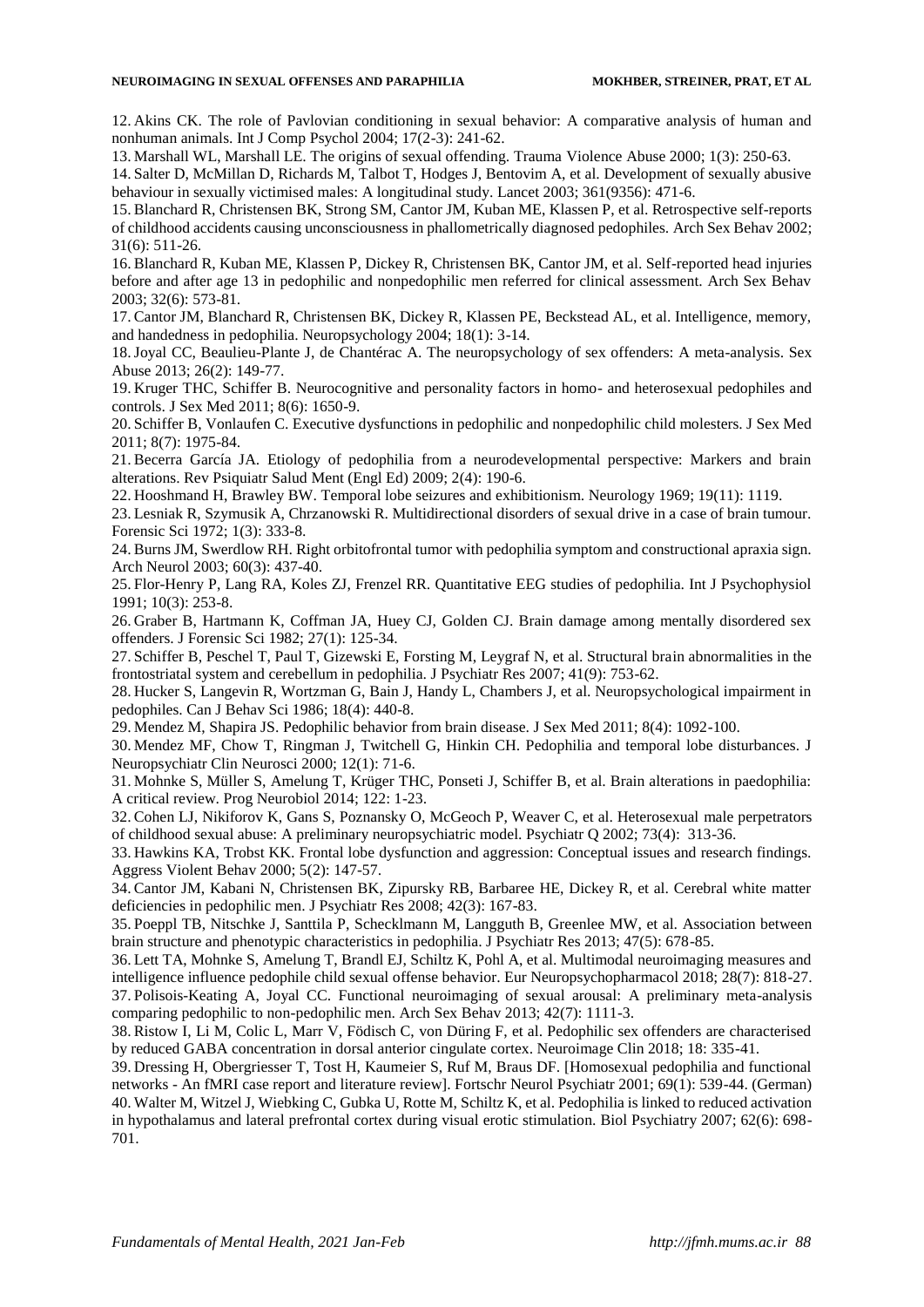41. Fonteille V, Redouté J, Lamothe P, Straub D, Lavenne F, Le Bars D, et al. Brain processing of pictures of children in men with pedophilic disorder: A positron emission tomography study. Neuroimage Clin 2019; 21: 101647.

42. Sartorius A, Ruf M, Kief C, Demirakca T, Bailer J, Ende G, et al. Abnormal amygdala activation profile in pedophilia. Eur Arch Psychiatry Clin Neurosci 2008; 258(5): 271-7.

43. Kärgel C, Massau C, Weiß S, Walter M, Kruger THC, Schiffer B. Diminished Functional Connectivity on the Road to Child Sexual Abuse in Pedophilia. J Sex Med 2015; 12(3): 783-95.

44. Poeppl TB, Nitschke J, Dombert B, Santtila P, Greenlee MW, Osterheider M, et al. Functional cortical and subcortical abnormalities in pedophilia: A combined study using a choice reaction time task and fMRI. J Sex Med 2011; 8(6): 1660-74.

45. Cazala F, Fonteille V, Moulier V, Pélégrini-Issac M, De Beaurepaire C, Abondo M, et al. Brain responses to pictures of children in men with pedophilic disorder: a functional magnetic resonance imaging study. Eur Arch Psychiatry Clin Neurosci 2019; 269(6): 713-29.

46. Gerwinn H, Pohl A, Granert O, van Eimeren T, Wolff S, Jansen O, et al. The (in)consistency of changes in brain macrostructure in male paedophiles: A combined T1-weighted and diffusion tensor imaging study. J Psychiatr Res 2015; 68: 246-53.

47. Cantor JM, Blanchard R. White matter volumes in pedophiles, hebephiles, and teleiophiles. Arch Sex Behav 2012; 41(4): 749-52.

48. Seto MC. Pedophilia and sexual offending against children: Theory, assessment, and intervention. Washington, DC.: American Psychological Association; 2008: xvi, 303-xvi.

49. Schiffer B, Paul T, Gizewski E, Forsting M, Leygraf N, Schedlowski M, et al. Functional brain correlates of heterosexual paedophilia. NeuroImage 2008; 41(1): 80-91.

50. Seto MC. Pedophilia. Ann Rev Clin Psychol 2009; 5(1): 391-407.

51. Hughes JR. Review of medical reports on pedophilia. Clin Pediatr 2007; 46(8): 667-82.

52. Tost H, Vollmert C, Brassen S, Schmitt A, Dressing H, Braus DF. Pedophilia: Neuropsychological evidence encouraging a brain network perspective. Med Hypotheses 2004; 63(3): 528-31.

53. Massau C, Kärgel C, Weiß S, Walter M, Ponseti J, Krueger T, et al. Neural correlates of moral judgment in pedophilia. Soc Cogn Affect Neurosci 2017; 12(9): 1490-9.

54. Habermeyer B, Esposito F, Händel N, Lemoine P, Klarhöfer M, Mager R, et al. Immediate processing of erotic stimuli in paedophilia and controls: A case control study. BMC Psychiatry 2013; 13(1): 88.

55. Schiffer B, Krueger T, Paul T, de Greiff A, Forsting M, Leygraf N, et al. Brain response to visual sexual stimuli in homosexual pedophiles. J Psychiatry Neurosci 2008; 33(1): 23-33.

56. Karakasi M-V, Vasilikos E, Voultsos P, Vlachaki A, Pavlidis P. Sexual homicide: Brief review of the literature and case report involving rape, genital mutilation and human arson. J Forensic Leg Med 2017; 46: 1-10.

57. Burgess AW, Hartman CR, Ressler RK, Douglas JE, McCormack A. Sexual homicide: A motivational model. J Interpers Violence 1986; 1(3): 251-72.

58. MacCulloch MJ, Gray N, Watt A. Brittain's sadistic murderer syndrome reconsidered: An associative account of the aetiology of sadistic sexual fantasy. The journal of forensic psychiatry 2000; 11(2): 401-18.

59. MacCulloch MJ, Snowden PR, Wood PJW, Mills HE. Sadistic fantasy, sadistic behaviour and offending. Br J Psychiatry 1983; 143(1): 20-9.

60. Langevin R, Wortzman G, Dickey R, Wright P, Handy L. Neuropsychological impairment in incest offenders. Ann Sex Res 1988; 1(3): 401-15.

61. Langevin R, Wortzman G, Wright P, Handy L. Studies of brain damage and dysfunction in sex offenders. Ann Sex Res 1989; 2(2): 163-79.

62. Fruehwald S, Eher R, Frottier P, Aigner M. Self-concepts and interpersonal perceptions of sexual offenders in relation to brain abnormalities. J Psychol Human Sex 2000; 11(3): 49-56.

63. Müller JL. Are sadomasochism and hypersexuality in autism linked to amygdalohippocampal lesion? J Sex Med 2011; 8(11): 3241-9.

64. Garnett ES, Nahmias C, Wortzman G, Langevin R, Dickey R. Positron emission tomography and sexual arousal in a sadist and two controls. Ann Sex Res 1988; 1(3): 387-99.

65. Harenski CL, Thornton DM, Harenski KA, Decety J, Kiehl KA. Increased frontotemporal activation during pain observation in sexual sadism: Preliminary findings. Arch Gen Psychiatry 2012; 69(3): 283-92.

66. Masuda K, Ishitobi Y, Tanaka Y, Akiyoshi J. Underwear fetishism induced by bilaterally decreased cerebral blood flow in the temporo-occipital lobe. BMJ Case Reports 2014; 2014: bcr2014206019.

67. Othman Z, Razak A, Zakaria R. Zoophilia in a patient with frontotemporal dementia. International medical journal (1994) 2014; 21: 466-7.

68. Appelbaum PS. Law and psychiatry: Through a glass darkly: Functional neuroimaging evidence enters the courtroom. Psychiatr Serv 2009; 60(1): 21-3.

69. Husted DS, Myers WC, Lui Y. The limited role of neuroimaging in determining criminal liability: An overview and case report. Forensic Sci Int 2008; 179(1): e9-15.